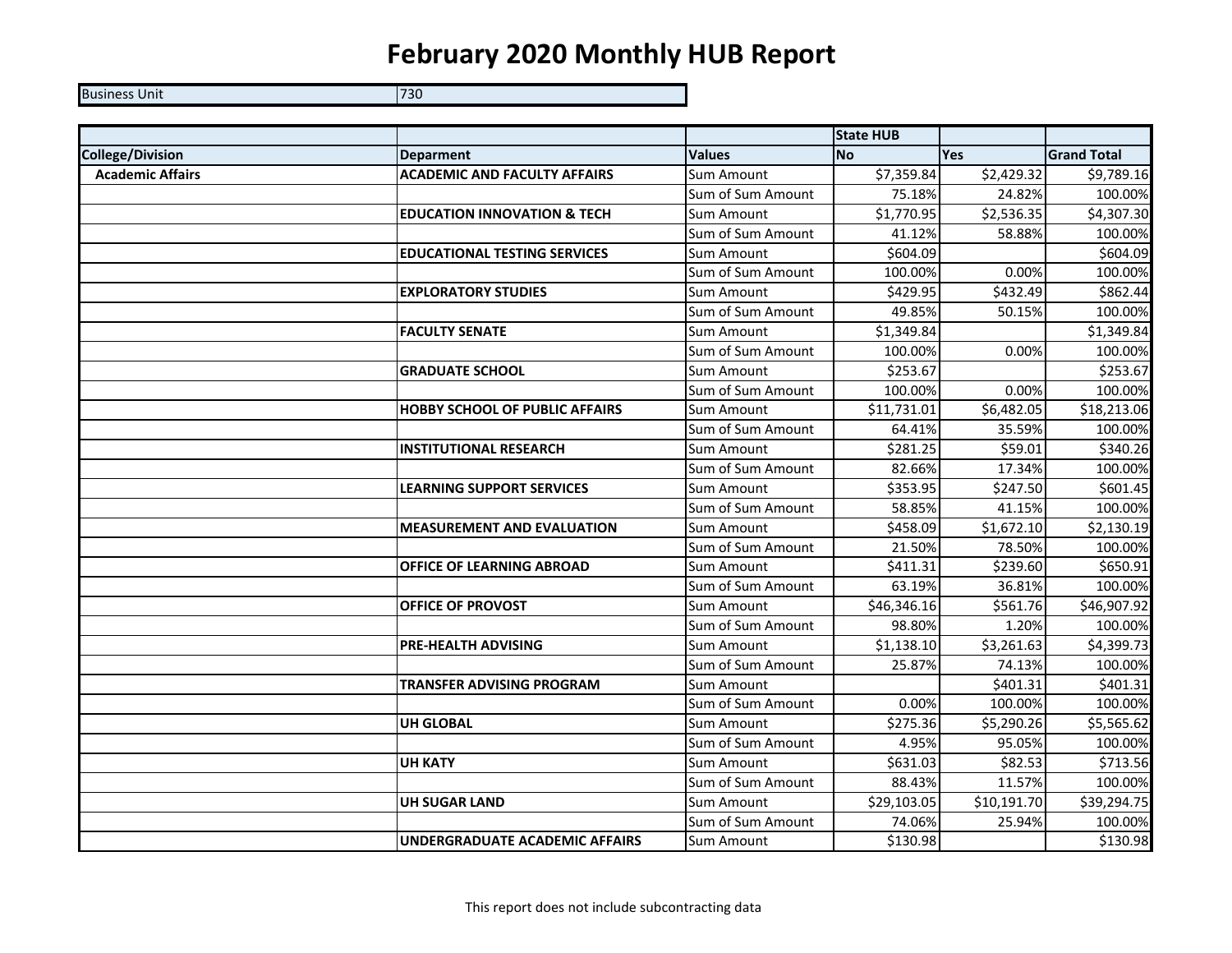| <b>Academic Affairs</b>                   | <b>UNDERGRADUATE ACADEMIC AFFAIRS</b> | Sum of Sum Amount | 100.00%      | 0.00%        | 100.00%      |
|-------------------------------------------|---------------------------------------|-------------------|--------------|--------------|--------------|
|                                           | UNDERGRADUATE STUDENT SUCCESS         | Sum Amount        | \$8,913.70   | \$2,335.35   | \$11,249.05  |
|                                           |                                       | Sum of Sum Amount | 79.24%       | 20.76%       | 100.00%      |
|                                           | UNDERGRADUATE STUDENT SUCCESS CTR     | Sum Amount        | \$387.94     |              | \$387.94     |
|                                           |                                       | Sum of Sum Amount | 100.00%      | 0.00%        | 100.00%      |
|                                           | <b>WRITING CENTER</b>                 | Sum Amount        | \$1,304.63   | \$57.48      | \$1,362.11   |
|                                           |                                       | Sum of Sum Amount | 95.78%       | 4.22%        | 100.00%      |
| <b>Academic Affairs Sum Amount</b>        |                                       |                   | \$113,234.90 | \$36,280.44  | \$149,515.34 |
| <b>Academic Affairs Sum of Sum Amount</b> |                                       |                   | 75.73%       | 24.27%       | 100.00%      |
| <b>Administration and Finance</b>         | <b>A&amp;F INTERNAL COMMUNICATION</b> | Sum Amount        | \$90.00      | \$8,968.14   | \$9,058.14   |
|                                           |                                       | Sum of Sum Amount | 0.99%        | 99.01%       | 100.00%      |
|                                           | <b>ADMINISTRATION &amp; FINANCE</b>   | Sum Amount        | \$44,777.44  | \$3,883.64   | \$48,661.08  |
|                                           |                                       | Sum of Sum Amount | 92.02%       | 7.98%        | 100.00%      |
|                                           | <b>ASSOC VP FOR ADMINISTRATION</b>    | Sum Amount        | \$1,015.87   |              | \$1,015.87   |
|                                           |                                       | Sum of Sum Amount | 100.00%      | 0.00%        | 100.00%      |
|                                           | <b>AUXILIARY SERVICES OPERATIONS</b>  | Sum Amount        | \$55,227.10  | \$3,381.14   | \$58,608.24  |
|                                           |                                       | Sum of Sum Amount | 94.23%       | 5.77%        | 100.00%      |
|                                           | <b>BUDGET</b>                         | Sum Amount        | \$848.82     |              | \$848.82     |
|                                           |                                       | Sum of Sum Amount | 100.00%      | 0.00%        | 100.00%      |
|                                           | <b>BUSINESS SERVICES</b>              | Sum Amount        | \$106.98     | \$3,193.85   | \$3,300.83   |
|                                           |                                       | Sum of Sum Amount | 3.24%        | 96.76%       | 100.00%      |
|                                           | <b>CAMPUS SAFETY SYSTEMS</b>          | Sum Amount        | \$13,505.68  | \$154.06     | \$13,659.74  |
|                                           |                                       | Sum of Sum Amount | 98.87%       | 1.13%        | 100.00%      |
|                                           | <b>CENTRAL FACILITY SERVICES</b>      | Sum Amount        | \$5,728.48   | \$338.25     | \$6,066.73   |
|                                           |                                       | Sum of Sum Amount | 94.42%       | 5.58%        | 100.00%      |
|                                           | <b>CONTROLLER (PH)</b>                | Sum Amount        | \$19,625.86  | \$559.20     | \$20,185.06  |
|                                           |                                       | Sum of Sum Amount | 97.23%       | 2.77%        | 100.00%      |
|                                           | <b>COUGAR CARD</b>                    | Sum Amount        | \$48,030.66  | \$9,014.16   | \$57,044.82  |
|                                           |                                       | Sum of Sum Amount | 84.20%       | 15.80%       | 100.00%      |
|                                           | <b>CULLEN PERFORM HALL</b>            | Sum Amount        | \$4,903.10   | \$1,371.15   | \$6,274.25   |
|                                           |                                       | Sum of Sum Amount | 78.15%       | 21.85%       | 100.00%      |
|                                           | <b>EMERGENCY MANAGEMENT</b>           | Sum Amount        | \$264.31     | \$118.49     | \$382.80     |
|                                           |                                       | Sum of Sum Amount | 69.05%       | 30.95%       | 100.00%      |
|                                           | <b>ENTERPRISE SYSTEMS</b>             | Sum Amount        | \$25,999.69  | \$243,223.35 | \$269,223.04 |
|                                           |                                       | Sum of Sum Amount | 9.66%        | 90.34%       | 100.00%      |
|                                           | <b>ENV. HEALTH &amp; LIFE SAFETY</b>  | Sum Amount        | \$1,724.33   | \$364.15     | \$2,088.48   |
|                                           |                                       | Sum of Sum Amount | 82.56%       | 17.44%       | 100.00%      |
|                                           | <b>FACILITIES BUSINESS SERVICES</b>   | Sum Amount        | \$114.00     | \$67.55      | \$181.55     |
|                                           |                                       | Sum of Sum Amount | 62.79%       | 37.21%       | 100.00%      |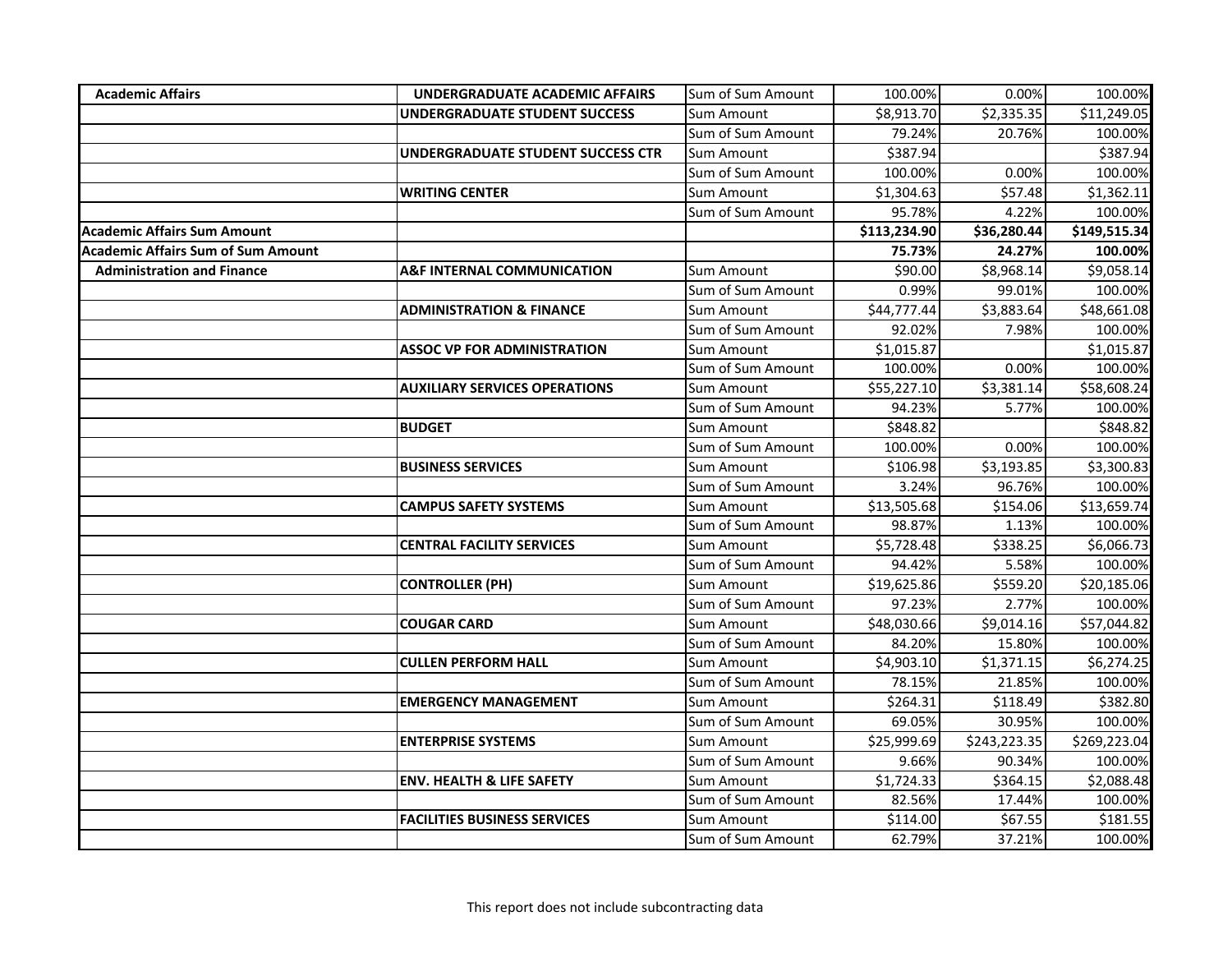| <b>Administration and Finance</b> | <b>FACILITIES MANAGEMENT</b>              | Sum Amount        | \$18,858.37     | \$151,880.50 | \$170,738.87    |
|-----------------------------------|-------------------------------------------|-------------------|-----------------|--------------|-----------------|
|                                   |                                           | Sum of Sum Amount | 11.05%          | 88.95%       | 100.00%         |
|                                   | <b>FACILITIES OPERATION &amp; MAINT</b>   | Sum Amount        | \$7,620.28      | \$2,704.47   | \$10,324.75     |
|                                   |                                           | Sum of Sum Amount | 73.81%          | 26.19%       | 100.00%         |
|                                   | <b>FACILITIES PLANNING &amp; CONSTRUC</b> | Sum Amount        | \$15,401,449.63 | \$342,977.02 | \$15,744,426.65 |
|                                   |                                           | Sum of Sum Amount | 97.82%          | 2.18%        | 100.00%         |
|                                   | <b>FACILITIES/CONSTRUC MGMT ADMIN</b>     | Sum Amount        | \$407.21        | \$10.57      | \$417.78        |
|                                   |                                           | Sum of Sum Amount | 97.47%          | 2.53%        | 100.00%         |
|                                   | FIRE LIFE SAFETY SERVICES                 | Sum Amount        | \$1,600.48      |              | \$1,600.48      |
|                                   |                                           | Sum of Sum Amount | 100.00%         | 0.00%        | 100.00%         |
|                                   | <b>HIGH PERFORMANCE &amp; COMP NETWK</b>  | Sum Amount        | \$36,074.42     |              | \$36,074.42     |
|                                   |                                           | Sum of Sum Amount | 100.00%         | 0.00%        | 100.00%         |
|                                   | <b>HUMAN RESOURCES</b>                    | Sum Amount        | \$22,675.26     | \$3,712.63   | \$26,387.89     |
|                                   |                                           | Sum of Sum Amount | 85.93%          | 14.07%       | 100.00%         |
|                                   | <b>INST - BUSINESS SERVICES</b>           | Sum Amount        | \$29,133.05     |              | \$29,133.05     |
|                                   |                                           | Sum of Sum Amount | 100.00%         | 0.00%        | 100.00%         |
|                                   | <b>INSTITUTIONAL - REAL ESTATE</b>        | Sum Amount        | \$7,750.00      |              | \$7,750.00      |
|                                   |                                           | Sum of Sum Amount | 100.00%         | 0.00%        | 100.00%         |
|                                   | <b>INSTITUTIONAL HUMAN RESOURCES</b>      | Sum Amount        | \$5,118.75      |              | \$5,118.75      |
|                                   |                                           | Sum of Sum Amount | 100.00%         | 0.00%        | 100.00%         |
|                                   | <b>KUHF RADIO</b>                         | Sum Amount        | \$64,861.63     | \$15,336.68  | \$80,198.31     |
|                                   |                                           | Sum of Sum Amount | 80.88%          | 19.12%       | 100.00%         |
|                                   | <b>MINOR &amp; PLANNED PROJECTS</b>       | Sum Amount        | \$189,036.41    |              | \$189,036.41    |
|                                   |                                           | Sum of Sum Amount | 100.00%         | 0.00%        | 100.00%         |
|                                   | <b>MINOR IN-HOUSE CONSTRUCTION</b>        | Sum Amount        | \$336.08        | \$147.94     | \$484.02        |
|                                   |                                           | Sum of Sum Amount | 69.44%          | 30.56%       | 100.00%         |
|                                   | OFFICE EQUAL OPPORTUNITY SRVS             | Sum Amount        | \$95,228.27     |              | \$95,228.27     |
|                                   |                                           | Sum of Sum Amount | 100.00%         | 0.00%        | 100.00%         |
|                                   | <b>OFFICE OF SUSTAINABILITY</b>           | Sum Amount        | \$939.70        |              | \$939.70        |
|                                   |                                           | Sum of Sum Amount | 100.00%         | 0.00%        | 100.00%         |
|                                   | <b>PARKING &amp; TRANS SERVICES</b>       | Sum Amount        | \$54,368.14     | \$196,589.21 | \$250,957.35    |
|                                   |                                           | Sum of Sum Amount | 21.66%          | 78.34%       | 100.00%         |
|                                   | PHY PLANT-AUTOMOTIVE                      | Sum Amount        | \$6,916.44      | \$19,203.83  | \$26,120.27     |
|                                   |                                           | Sum of Sum Amount | 26.48%          | 73.52%       | 100.00%         |
|                                   | PHY PLANT-GROUNDS MAINT                   | Sum Amount        | \$13,187.97     |              | \$13,187.97     |
|                                   |                                           | Sum of Sum Amount | 100.00%         | 0.00%        | 100.00%         |
|                                   | PHY PLANT-SOLID WASTE                     | Sum Amount        | \$2,294.80      |              | \$2,294.80      |
|                                   |                                           | Sum of Sum Amount | 100.00%         | 0.00%        | 100.00%         |
|                                   | PHYSICAL PLANT                            | Sum Amount        | \$394,903.35    | \$834,598.24 | \$1,229,501.59  |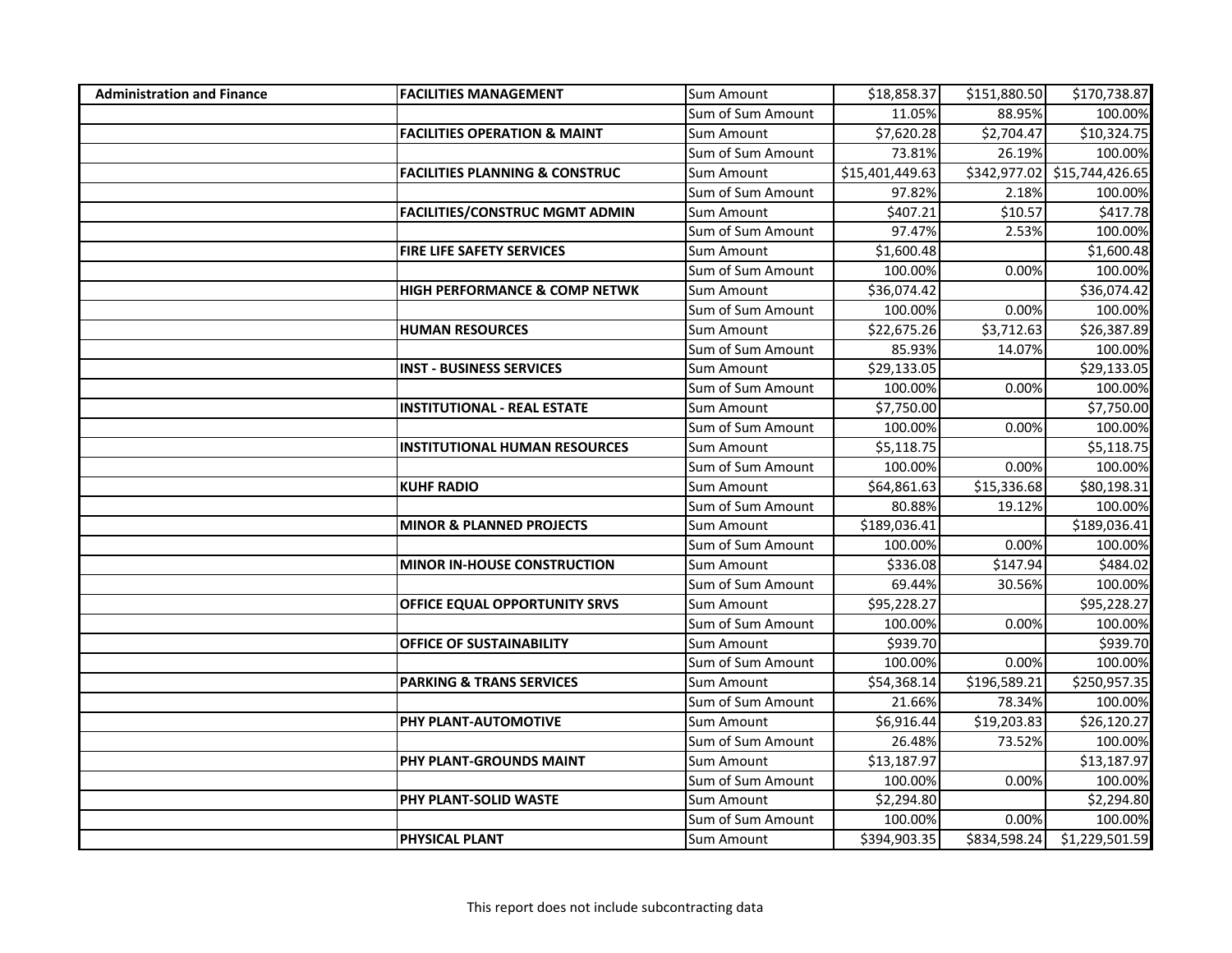| <b>Administration and Finance</b>            | <b>PHYSICAL PLANT</b>                    | Sum of Sum Amount | 32.12%          | 67.88%         | 100.00%         |
|----------------------------------------------|------------------------------------------|-------------------|-----------------|----------------|-----------------|
|                                              | <b>PLANNING</b>                          | Sum Amount        | \$651.52        | \$925.00       | \$1,576.52      |
|                                              |                                          | Sum of Sum Amount | 41.33%          | 58.67%         | 100.00%         |
|                                              | <b>POLICE</b>                            | Sum Amount        | \$69,764.73     | \$3,171.51     | \$72,936.24     |
|                                              |                                          | Sum of Sum Amount | 95.65%          | 4.35%          | 100.00%         |
|                                              | <b>POSTAL SERVICES OPERATIONS</b>        | Sum Amount        | \$6,564.17      |                | \$6,564.17      |
|                                              |                                          | Sum of Sum Amount | 100.00%         | 0.00%          | 100.00%         |
|                                              | PRINTING OPERATIONS                      | Sum Amount        | \$15,659.89     | \$2,572.04     | \$18,231.93     |
|                                              |                                          | Sum of Sum Amount | 85.89%          | 14.11%         | 100.00%         |
|                                              | <b>PUBLIC ART</b>                        | Sum Amount        | \$4,840.17      | \$1,459.94     | \$6,300.11      |
|                                              |                                          | Sum of Sum Amount | 76.83%          | 23.17%         | 100.00%         |
|                                              | <b>RISK MANAGEMENT</b>                   | Sum Amount        | \$136.89        |                | \$136.89        |
|                                              |                                          | Sum of Sum Amount | 100.00%         | 0.00%          | 100.00%         |
|                                              | <b>SERVICE LEVEL AGREEMENT</b>           | Sum Amount        | \$14,582.11     | \$150,799.34   | \$165,381.45    |
|                                              |                                          | Sum of Sum Amount | 8.82%           | 91.18%         | 100.00%         |
|                                              | <b>STUDENT BUSINESS SERVICES</b>         | Sum Amount        | \$31,641.11     | \$1,206.96     | \$32,848.07     |
|                                              |                                          | Sum of Sum Amount | 96.33%          | 3.67%          | 100.00%         |
|                                              | <b>TECHNOLOGY SERVICES &amp; SUPPORT</b> | Sum Amount        | \$129,279.12    | \$41,085.25    | \$170,364.37    |
|                                              |                                          | Sum of Sum Amount | 75.88%          | 24.12%         | 100.00%         |
|                                              | TV PUBLIC BROADCASTING                   | Sum Amount        | \$143,580.84    | \$11,490.70    | \$155,071.54    |
|                                              |                                          | Sum of Sum Amount | 92.59%          | 7.41%          | 100.00%         |
|                                              | UIT BUSINESS SERVICES                    | Sum Amount        | \$253.26        |                | \$253.26        |
|                                              |                                          | Sum of Sum Amount | 100.00%         | 0.00%          | 100.00%         |
|                                              | UIT EXTERNALLY FUNDED PROJECTS           | Sum Amount        | \$103,301.00    |                | \$103,301.00    |
|                                              |                                          | Sum of Sum Amount | 100.00%         | 0.00%          | 100.00%         |
|                                              | UIT SECURITY                             | Sum Amount        | \$132.56        | \$4,535.51     | \$4,668.07      |
|                                              |                                          | Sum of Sum Amount | 2.84%           | 97.16%         | 100.00%         |
|                                              | <b>UNIV PROP SERV OPERATIONS</b>         | Sum Amount        | \$231,360.15    | \$2,467.08     | \$233,827.23    |
|                                              |                                          | Sum of Sum Amount | 98.94%          | 1.06%          | 100.00%         |
|                                              | UNIVERSITY INFORMATION TECH              | Sum Amount        | \$3,196.84      | \$203.28       | \$3,400.12      |
|                                              |                                          | Sum of Sum Amount | 94.02%          | 5.98%          | 100.00%         |
| <b>Administration and Finance Sum Amount</b> |                                          |                   | \$17,329,666.92 | \$2,061,714.83 | \$19,391,381.75 |
| Administration and Finance Sum of Sum Amount |                                          |                   | 89.37%          | 10.63%         | 100.00%         |
| <b>Architecture</b>                          | <b>COMMU DESIGN CNTR SUSAN ROGERS</b>    | Sum Amount        | \$918.53        |                | \$918.53        |
|                                              |                                          | Sum of Sum Amount | 100.00%         | 0.00%          | 100.00%         |
|                                              | DEAN, G D HINES ARCH & DESIGN            | Sum Amount        | \$23,635.04     | \$6,344.66     | \$29,979.70     |
|                                              |                                          | Sum of Sum Amount | 78.84%          | 21.16%         | 100.00%         |
|                                              | <b>GERALD D HINES ARCH &amp; DESIGN</b>  | Sum Amount        |                 | \$4,667.64     | \$4,667.64      |
|                                              |                                          | Sum of Sum Amount | 0.00%           | 100.00%        | 100.00%         |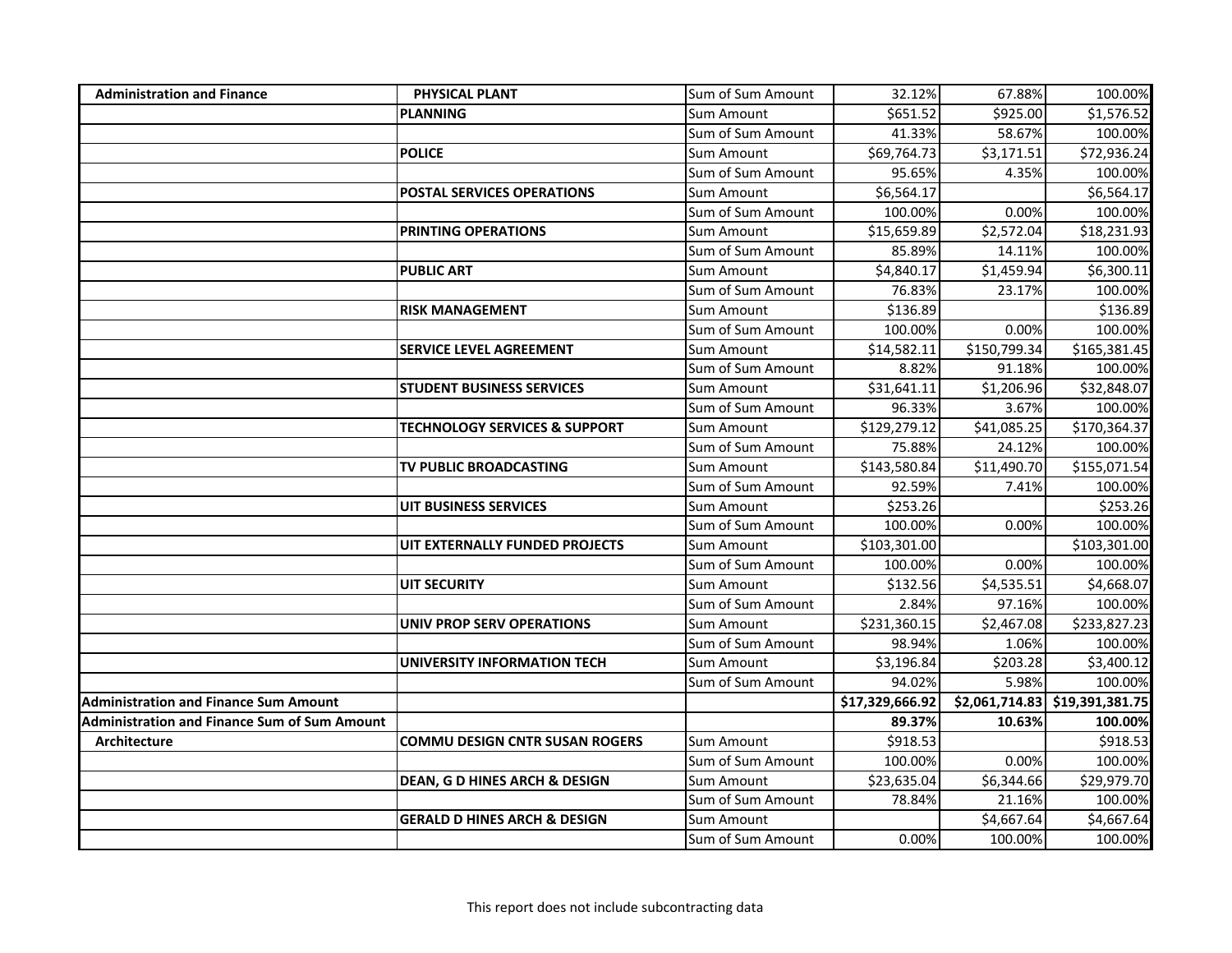| <b>Architecture Sum Amount</b>                   |                                       |                   | \$24,553.57  | \$11,012.30 | \$35,565.87  |
|--------------------------------------------------|---------------------------------------|-------------------|--------------|-------------|--------------|
| Architecture Sum of Sum Amount                   |                                       |                   | 69.04%       | 30.96%      | 100.00%      |
| <b>Business Administration</b>                   | <b>ACCOUNTANCY AND TAXATION</b>       | Sum Amount        | \$7,453.71   | \$862.41    | \$8,316.12   |
|                                                  |                                       | Sum of Sum Amount | 89.63%       | 10.37%      | 100.00%      |
|                                                  | <b>ACCOUNTING CERTIFICATE PROGRAM</b> | <b>Sum Amount</b> | \$1,053.03   | \$1,549.15  | \$2,602.18   |
|                                                  |                                       | Sum of Sum Amount | 40.47%       | 59.53%      | 100.00%      |
|                                                  | <b>BAUER CAREER SERVICES CTR</b>      | <b>Sum Amount</b> | \$4,959.72   | \$1,565.80  | \$6,525.52   |
|                                                  |                                       | Sum of Sum Amount | 76.00%       | 24.00%      | 100.00%      |
|                                                  | <b>BAUER COMMUNICATIONS</b>           | Sum Amount        | \$6,082.15   | \$6,862.82  | \$12,944.97  |
|                                                  |                                       | Sum of Sum Amount | 46.98%       | 53.02%      | 100.00%      |
|                                                  | <b>BAUER DIVISION OF TECHNOLOGY</b>   | Sum Amount        | \$8,554.65   | \$8,927.71  | \$17,482.36  |
|                                                  |                                       | Sum of Sum Amount | 48.93%       | 51.07%      | 100.00%      |
|                                                  | <b>BAUER GRADUATEPROFESSIONALPRGS</b> | Sum Amount        | \$32,594.75  | \$990.58    | \$33,585.33  |
|                                                  |                                       | Sum of Sum Amount | 97.05%       | 2.95%       | 100.00%      |
|                                                  | <b>CTR FOR EXECUTIVE DEVELOPMENT</b>  | Sum Amount        | \$3,500.00   |             | \$3,500.00   |
|                                                  |                                       | Sum of Sum Amount | 100.00%      | 0.00%       | 100.00%      |
|                                                  | <b>DEAN'S OFFICE BAUER COLLEGE</b>    | Sum Amount        | \$73,674.45  | \$6,988.36  | \$80,662.81  |
|                                                  |                                       | Sum of Sum Amount | 91.34%       | 8.66%       | 100.00%      |
|                                                  | <b>DECISION AND INFORMATION SCIEN</b> | <b>Sum Amount</b> | \$962.27     | \$12,307.88 | \$13,270.15  |
|                                                  |                                       | Sum of Sum Amount | 7.25%        | 92.75%      | 100.00%      |
|                                                  | <b>EXECUTIVE DEGREE PROGRAMS</b>      | Sum Amount        | \$34,460.61  |             | \$34,460.61  |
|                                                  |                                       | Sum of Sum Amount | 100.00%      | 0.00%       | 100.00%      |
|                                                  | <b>FINANCE DEPARTMENT</b>             | Sum Amount        | \$14,846.78  | \$254.52    | \$15,101.30  |
|                                                  |                                       | Sum of Sum Amount | 98.31%       | 1.69%       | 100.00%      |
|                                                  | <b>MANAGEMENT DEPARTMENT</b>          | Sum Amount        | \$33,078.97  | \$1,396.06  | \$34,475.03  |
|                                                  |                                       | Sum of Sum Amount | 95.95%       | 4.05%       | 100.00%      |
|                                                  | <b>MARKETING DEPARTMENT</b>           | Sum Amount        | \$1,207.31   | \$944.01    | \$2,151.32   |
|                                                  |                                       | Sum of Sum Amount | 56.12%       | 43.88%      | 100.00%      |
|                                                  | <b>SALES EXCELLENCE INSTITUTE</b>     | Sum Amount        | \$9,120.57   | \$2,651.41  | \$11,771.98  |
|                                                  |                                       | Sum of Sum Amount | 77.48%       | 22.52%      | 100.00%      |
|                                                  | <b>SMALL BUSINESS DEV CENTER</b>      | Sum Amount        | \$22,193.22  | \$4,400.73  | \$26,593.95  |
|                                                  |                                       | Sum of Sum Amount | 83.45%       | 16.55%      | 100.00%      |
|                                                  | <b>UNDERGRAD BUSINESS PROG</b>        | Sum Amount        | \$2,763.86   | \$2,202.93  | \$4,966.79   |
|                                                  |                                       | Sum of Sum Amount | 55.65%       | 44.35%      | 100.00%      |
|                                                  | <b>WOLFF CTR FOR ENTREPRENEURSHIP</b> | Sum Amount        | \$1,408.82   | \$3,049.56  | \$4,458.38   |
|                                                  |                                       | Sum of Sum Amount | 31.60%       | 68.40%      | 100.00%      |
| Business Administration Sum Amount               |                                       |                   | \$257,914.87 | \$54,953.93 | \$312,868.80 |
| <b>Business Administration Sum of Sum Amount</b> |                                       |                   | 82.44%       | 17.56%      | 100.00%      |
| <b>Chancellor/President</b>                      | <b>BASEBALL</b>                       | Sum Amount        | \$37,244.20  | \$84,149.75 | \$121,393.95 |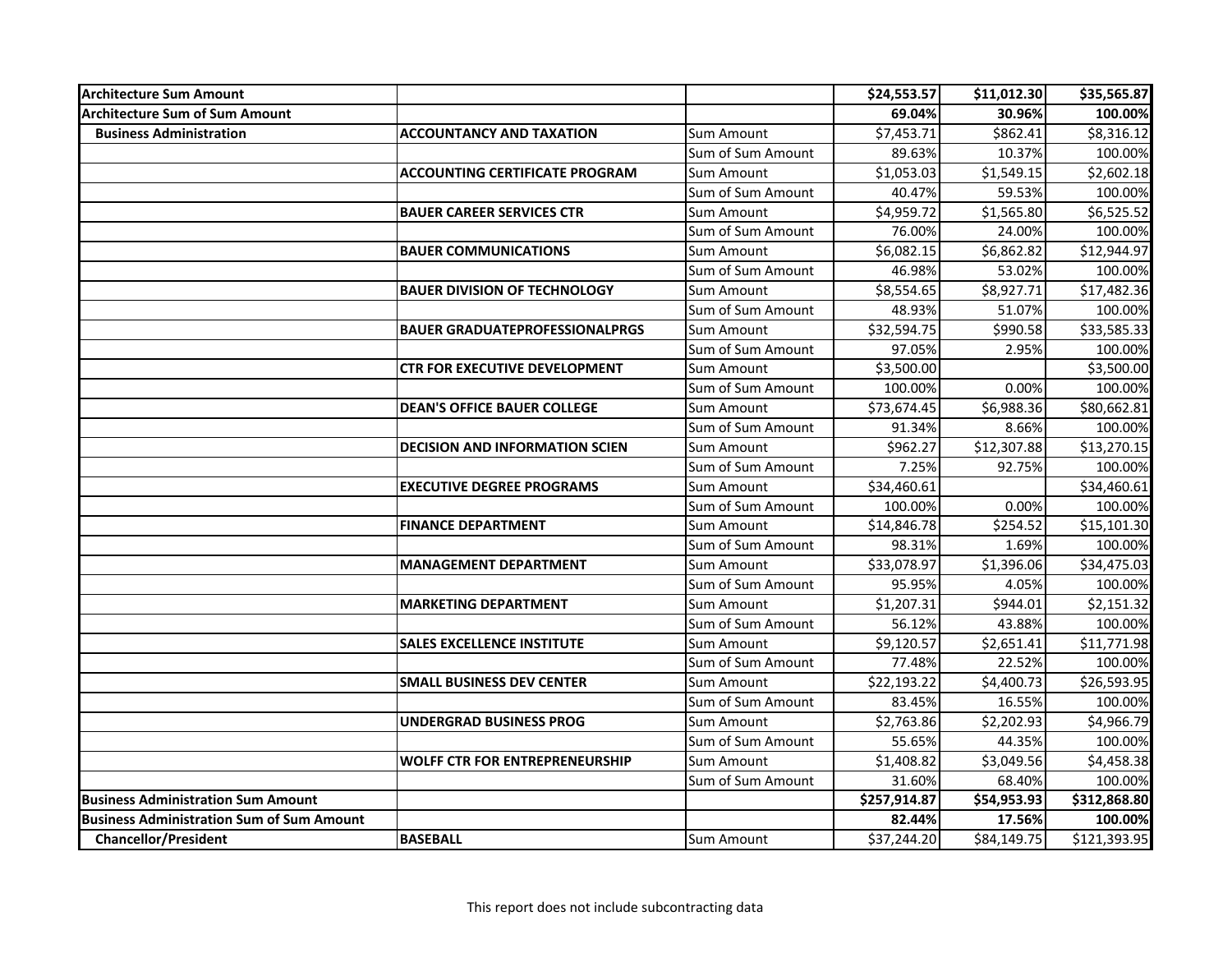| <b>Chancellor/President</b>                   | <b>BASEBALL</b>                           | Sum of Sum Amount | 30.68%         | 69.32%       | 100.00%        |
|-----------------------------------------------|-------------------------------------------|-------------------|----------------|--------------|----------------|
|                                               | <b>COMPLIANCE</b>                         | Sum Amount        | \$198.04       |              | \$198.04       |
|                                               |                                           | Sum of Sum Amount | 100.00%        | 0.00%        | 100.00%        |
|                                               | <b>FOOTBALL</b>                           | Sum Amount        | \$161,629.77   | \$6,354.03   | \$167,983.80   |
|                                               |                                           | Sum of Sum Amount | 96.22%         | 3.78%        | 100.00%        |
|                                               | <b>INTERCOLLEGIATE ATHLETICS</b>          | Sum Amount        | \$495,061.78   | \$5,716.69   | \$500,778.47   |
|                                               |                                           | Sum of Sum Amount | 98.86%         | 1.14%        | 100.00%        |
|                                               | <b>MEN'S BASKETBALL</b>                   | Sum Amount        | \$72,538.45    | \$1,581.45   | \$74,119.90    |
|                                               |                                           | Sum of Sum Amount | 97.87%         | 2.13%        | 100.00%        |
|                                               | <b>MEN'S GOLF</b>                         | Sum Amount        | \$72,398.45    | \$6.22       | \$72,404.67    |
|                                               |                                           | Sum of Sum Amount | 99.99%         | 0.01%        | 100.00%        |
|                                               | <b>MEN'S TRACK AND FIELD</b>              | Sum Amount        | \$63,882.87    |              | \$63,882.87    |
|                                               |                                           | Sum of Sum Amount | 100.00%        | 0.00%        | 100.00%        |
|                                               | <b>NEIGHBORHOOD &amp; STRATEGIC INITI</b> | Sum Amount        | \$343.23       | \$169.16     | \$512.39       |
|                                               |                                           | Sum of Sum Amount | 66.99%         | 33.01%       | 100.00%        |
|                                               | OFF OF PROTOCOL SPECIAL EVENTS            | Sum Amount        | \$13,631.19    | \$254.09     | \$13,885.28    |
|                                               |                                           | Sum of Sum Amount | 98.17%         | 1.83%        | 100.00%        |
|                                               | <b>PRESIDENT</b>                          | Sum Amount        | \$8,387.82     | \$853.14     | \$9,240.96     |
|                                               |                                           | Sum of Sum Amount | 90.77%         | 9.23%        | 100.00%        |
|                                               | <b>UH ENERGY</b>                          | Sum Amount        | \$24,217.73    | \$2,435.44   | \$26,653.17    |
|                                               |                                           | Sum of Sum Amount | 90.86%         | 9.14%        | 100.00%        |
|                                               | WOMEN'S BASKETBALL                        | Sum Amount        | \$28,591.97    | \$2,325.00   | \$30,916.97    |
|                                               |                                           | Sum of Sum Amount | 92.48%         | 7.52%        | 100.00%        |
|                                               | <b>WOMEN'S SOCCER</b>                     | Sum Amount        | \$4,926.24     | \$11,341.00  | \$16,267.24    |
|                                               |                                           | Sum of Sum Amount | 30.28%         | 69.72%       | 100.00%        |
|                                               | <b>WOMEN'S SOFTBALL</b>                   | Sum Amount        | \$12,743.78    | \$212.00     | \$12,955.78    |
|                                               |                                           | Sum of Sum Amount | 98.36%         | 1.64%        | 100.00%        |
|                                               | <b>WOMEN'S SWIMMING &amp; DIVING</b>      | Sum Amount        | \$15,532.67    | \$360.00     | \$15,892.67    |
|                                               |                                           | Sum of Sum Amount | 97.73%         | 2.27%        | 100.00%        |
|                                               | <b>WOMEN'S TENNIS</b>                     | Sum Amount        | \$8,819.13     |              | \$8,819.13     |
|                                               |                                           | Sum of Sum Amount | 100.00%        | 0.00%        | 100.00%        |
|                                               | <b>WOMEN'S VOLLEYBALL</b>                 | Sum Amount        | \$10,234.59    |              | \$10,234.59    |
|                                               |                                           | Sum of Sum Amount | 100.00%        | 0.00%        | 100.00%        |
| <b>Chancellor/President Sum Amount</b>        |                                           |                   | \$1,030,381.91 | \$115,757.97 | \$1,146,139.88 |
| <b>Chancellor/President Sum of Sum Amount</b> |                                           |                   | 89.90%         | 10.10%       | 100.00%        |
| <b>College of Medicine</b>                    | <b>BEHAVIORAL &amp; SOCIAL SCIENCES</b>   | Sum Amount        |                | \$112.48     | \$112.48       |
|                                               |                                           | Sum of Sum Amount | 0.00%          | 100.00%      | 100.00%        |
|                                               | <b>CLINICAL SCIENCES</b>                  | Sum Amount        |                | \$24.39      | \$24.39        |
|                                               |                                           | Sum of Sum Amount | 0.00%          | 100.00%      | 100.00%        |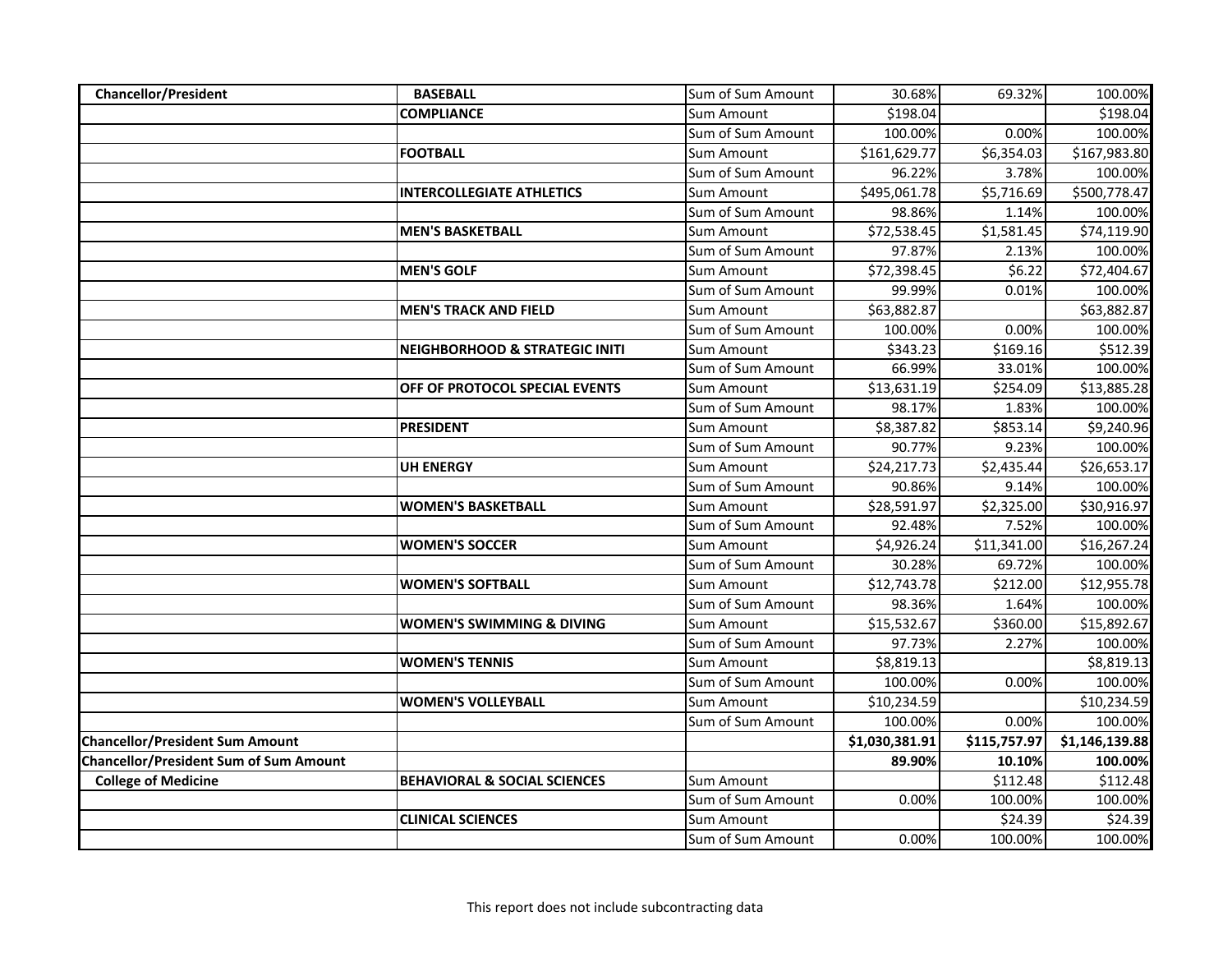| <b>College of Medicine</b>                   | <b>MEDICAL EDUCATION</b>                 | Sum Amount        | \$44,713.00 | \$5,234.09             | \$49,947.09 |
|----------------------------------------------|------------------------------------------|-------------------|-------------|------------------------|-------------|
|                                              |                                          | Sum of Sum Amount | 89.52%      | 10.48%                 | 100.00%     |
|                                              | OFFICE OF THE DEAN                       | Sum Amount        | \$5,937.48  | \$351.52               | \$6,289.00  |
|                                              |                                          | Sum of Sum Amount | 94.41%      | 5.59%                  | 100.00%     |
|                                              | <b>STU AFF ADMISSIONS &amp; OUTREACH</b> | Sum Amount        |             | \$10,972.72            | \$10,972.72 |
|                                              |                                          | Sum of Sum Amount | 0.00%       | 100.00%                | 100.00%     |
| <b>College of Medicine Sum Amount</b>        |                                          |                   | \$50,650.48 | \$16,695.20            | \$67,345.68 |
| <b>College of Medicine Sum of Sum Amount</b> |                                          |                   | 75.21%      | 24.79%                 | 100.00%     |
| <b>College of Nursing</b>                    | <b>DEANS OFFICE - COLLEG OF NURSI</b>    | Sum Amount        | \$24,052.32 | \$5,361.35             | \$29,413.67 |
|                                              |                                          | Sum of Sum Amount | 81.77%      | 18.23%                 | 100.00%     |
| <b>College of Nursing Sum Amount</b>         |                                          |                   | \$24,052.32 | \$5,361.35             | \$29,413.67 |
| <b>College of Nursing Sum of Sum Amount</b>  |                                          |                   | 81.77%      | 18.23%                 | 100.00%     |
| <b>College of the Arts</b>                   | <b>ART</b>                               | Sum Amount        | \$18,391.80 | $\overline{51,}111.19$ | \$19,502.99 |
|                                              |                                          | Sum of Sum Amount | 94.30%      | 5.70%                  | 100.00%     |
|                                              | <b>BAND</b>                              | Sum Amount        | \$11,896.77 | \$1,945.50             | \$13,842.27 |
|                                              |                                          | Sum of Sum Amount | 85.95%      | 14.05%                 | 100.00%     |
|                                              | <b>BLAFFER GALLERY</b>                   | Sum Amount        | \$4,594.04  | \$321.18               | \$4,915.22  |
|                                              |                                          | Sum of Sum Amount | 93.47%      | 6.53%                  | 100.00%     |
|                                              | <b>CWMCA CENTER FOR THE ARTS</b>         | Sum Amount        | \$1,034.99  |                        | \$1,034.99  |
|                                              |                                          | Sum of Sum Amount | 100.00%     | 0.00%                  | 100.00%     |
|                                              | DEAN OFFIC THE COLLEGE OF ARTS           | <b>Sum Amount</b> | \$22,301.25 | \$282.38               | \$22,583.63 |
|                                              |                                          | Sum of Sum Amount | 98.75%      | 1.25%                  | 100.00%     |
|                                              | <b>MUSIC</b>                             | Sum Amount        | \$19,940.80 |                        | \$19,940.80 |
|                                              |                                          | Sum of Sum Amount | 100.00%     | 0.00%                  | 100.00%     |
|                                              | <b>THEATER</b>                           | Sum Amount        | \$8,514.07  | \$411.12               | \$8,925.19  |
|                                              |                                          | Sum of Sum Amount | 95.39%      | 4.61%                  | 100.00%     |
| <b>College of the Arts Sum Amount</b>        |                                          |                   | \$86,673.72 | \$4,071.37             | \$90,745.09 |
| College of the Arts Sum of Sum Amount        |                                          |                   | 95.51%      | 4.49%                  | 100.00%     |
| <b>Education</b>                             | <b>ASIAN AMERICAN STUDIES</b>            | Sum Amount        | \$70.98     |                        | \$70.98     |
|                                              |                                          | Sum of Sum Amount | 100.00%     | 0.00%                  | 100.00%     |
|                                              | CENTER FOR INFO TECG IN ED.              | Sum Amount        | \$2,746.99  | \$1,215.95             | \$3,962.94  |
|                                              |                                          | Sum of Sum Amount | 69.32%      | 30.68%                 | 100.00%     |
|                                              | <b>CHARTER SCHOOL</b>                    | Sum Amount        | \$28,846.48 | \$287.06               | \$29,133.54 |
|                                              |                                          | Sum of Sum Amount | 99.01%      | 0.99%                  | 100.00%     |
|                                              | <b>CURRICULUM AND INSTRUCTION</b>        | Sum Amount        | \$3,957.45  | \$41.68                | \$3,999.13  |
|                                              |                                          | Sum of Sum Amount | 98.96%      | 1.04%                  | 100.00%     |
|                                              | <b>DEAN, EDUCATION</b>                   | Sum Amount        | \$28,587.00 | \$2,952.24             | \$31,539.24 |
|                                              |                                          | Sum of Sum Amount | 90.64%      | 9.36%                  | 100.00%     |
|                                              | ED LEADERSHIP & POLICY STUDIES           | Sum Amount        | \$23,508.17 | \$3,148.99             | \$26,657.16 |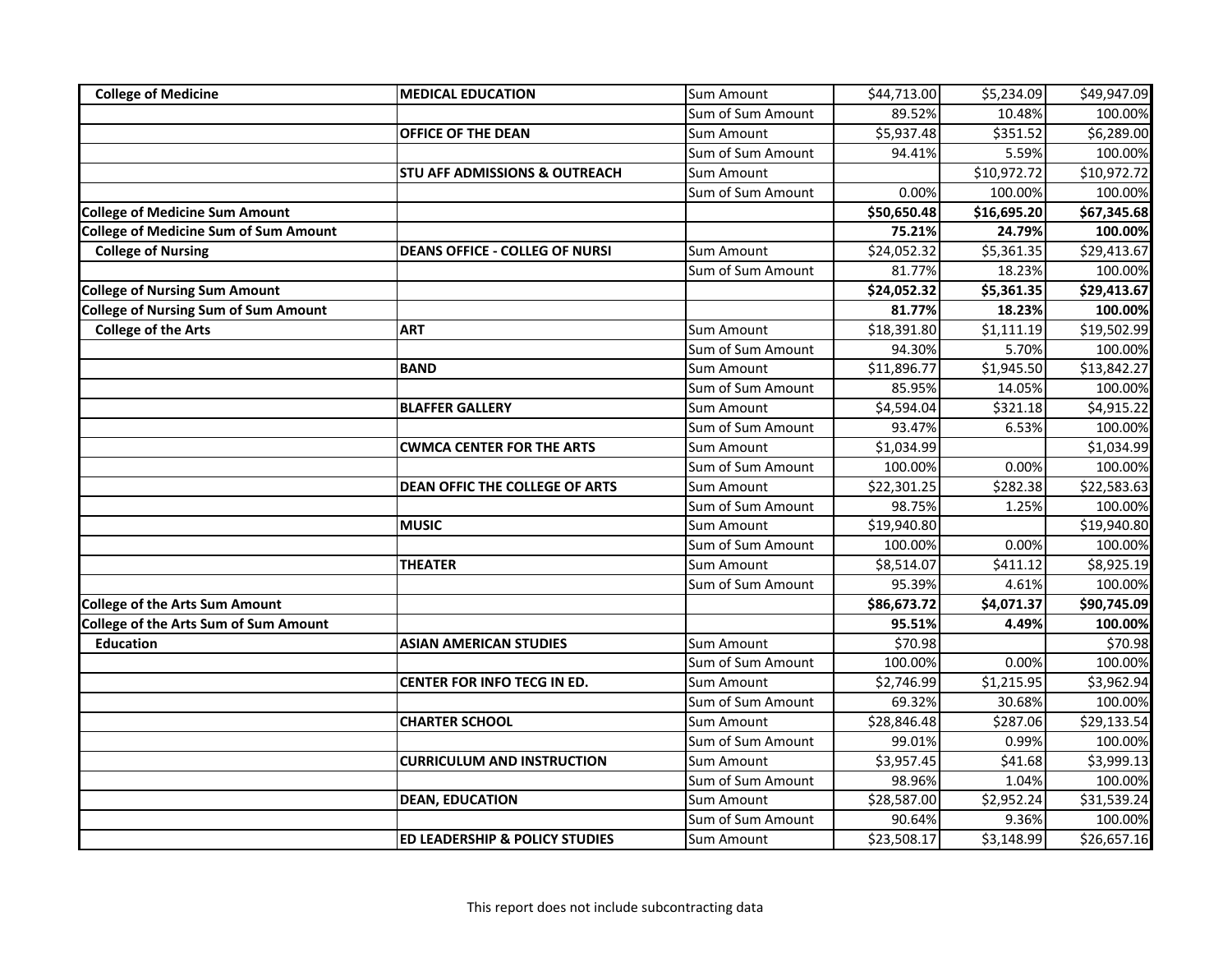| <b>Education</b>                       | ED LEADERSHIP & POLICY STUDIES            | Sum of Sum Amount | 88.19%       | 11.81%      | 100.00%      |
|----------------------------------------|-------------------------------------------|-------------------|--------------|-------------|--------------|
|                                        | PSYCH, HLTH & LEARNING SCIENCE            | Sum Amount        | \$13,617.16  | \$2,790.97  | \$16,408.13  |
|                                        |                                           | Sum of Sum Amount | 82.99%       | 17.01%      | 100.00%      |
| <b>Education Sum Amount</b>            |                                           |                   | \$101,334.23 | \$10,436.89 | \$111,771.12 |
| <b>Education Sum of Sum Amount</b>     |                                           |                   | 90.66%       | 9.34%       | 100.00%      |
| Engineering                            | <b>BIOMEDICAL ENGINEERING</b>             | Sum Amount        | \$128,537.61 | \$11,708.93 | \$140,246.54 |
|                                        |                                           | Sum of Sum Amount | 91.65%       | 8.35%       | 100.00%      |
|                                        | <b>CHEMICAL ENGINEERING</b>               | Sum Amount        | \$136,853.22 | \$924.84    | \$137,778.06 |
|                                        |                                           | Sum of Sum Amount | 99.33%       | 0.67%       | 100.00%      |
|                                        | <b>CIVIL ENGINEERING</b>                  | Sum Amount        | \$19,393.54  | \$16,228.91 | \$35,622.45  |
|                                        |                                           | Sum of Sum Amount | 54.44%       | 45.56%      | 100.00%      |
|                                        | <b>COMPOSITE ENGR APPLICATIONS CT</b>     | <b>Sum Amount</b> | \$1,118.64   |             | \$1,118.64   |
|                                        |                                           | Sum of Sum Amount | 100.00%      | 0.00%       | 100.00%      |
|                                        | <b>CTR. NEURO-ENG &amp; COGNITIVE SCI</b> | Sum Amount        |              | \$1,010.19  | \$1,010.19   |
|                                        |                                           | Sum of Sum Amount | 0.00%        | 100.00%     | 100.00%      |
|                                        | <b>DEAN, ENGINEERING</b>                  | Sum Amount        | \$26,365.37  | \$3,494.60  | \$29,859.97  |
|                                        |                                           | Sum of Sum Amount | 88.30%       | 11.70%      | 100.00%      |
|                                        | <b>ELECTRICAL ENGINEERING</b>             | Sum Amount        | \$111,083.08 | \$15,293.40 | \$126,376.48 |
|                                        |                                           | Sum of Sum Amount | 87.90%       | 12.10%      | 100.00%      |
|                                        | <b>ENGr UNDERGRADUATE PROGRAMS</b>        | Sum Amount        | \$5,464.56   | \$2,403.19  | \$7,867.75   |
|                                        |                                           | Sum of Sum Amount | 69.46%       | 30.54%      | 100.00%      |
|                                        | <b>INDUSTRIAL ENGINEERING</b>             | Sum Amount        | \$301.36     | \$10,800.39 | \$11,101.75  |
|                                        |                                           | Sum of Sum Amount | 2.71%        | 97.29%      | 100.00%      |
|                                        | <b>INTEGRATED BIO &amp; NANO SYSTEM</b>   | Sum Amount        | \$30,105.94  |             | \$30,105.94  |
|                                        |                                           | Sum of Sum Amount | 100.00%      | 0.00%       | 100.00%      |
|                                        | <b>MECHANICAL ENGINEERING</b>             | Sum Amount        | \$24,005.67  | \$2,402.26  | \$26,407.93  |
|                                        |                                           | Sum of Sum Amount | 90.90%       | 9.10%       | 100.00%      |
|                                        | <b>NAT'L AIRBORNE LASER MAP</b>           | Sum Amount        | \$2,566.80   | \$345.15    | \$2,911.95   |
|                                        |                                           | Sum of Sum Amount | 88.15%       | 11.85%      | 100.00%      |
|                                        | PETROLEUM ENGINEERING                     | Sum Amount        | \$425,804.26 | \$13,319.23 | \$439,123.49 |
|                                        |                                           | Sum of Sum Amount | 96.97%       | 3.03%       | 100.00%      |
| <b>Engineering Sum Amount</b>          |                                           |                   | \$911,600.05 | \$77,931.09 | \$989,531.14 |
| <b>Engineering Sum of Sum Amount</b>   |                                           |                   | 92.12%       | 7.88%       | 100.00%      |
| <b>Graduate College of Social Work</b> | <b>ADMISSIONS</b>                         | Sum Amount        | \$83.89      |             | \$83.89      |
|                                        |                                           | Sum of Sum Amount | 100.00%      | 0.00%       | 100.00%      |
|                                        | ALUMNI, CAREER & DEVELOPMENT              | Sum Amount        | \$795.53     |             | \$795.53     |
|                                        |                                           | Sum of Sum Amount | 100.00%      | 0.00%       | 100.00%      |
|                                        | <b>AMERICAN HUMANICS</b>                  | Sum Amount        |              | \$111.64    | \$111.64     |
|                                        |                                           | Sum of Sum Amount | 0.00%        | 100.00%     | 100.00%      |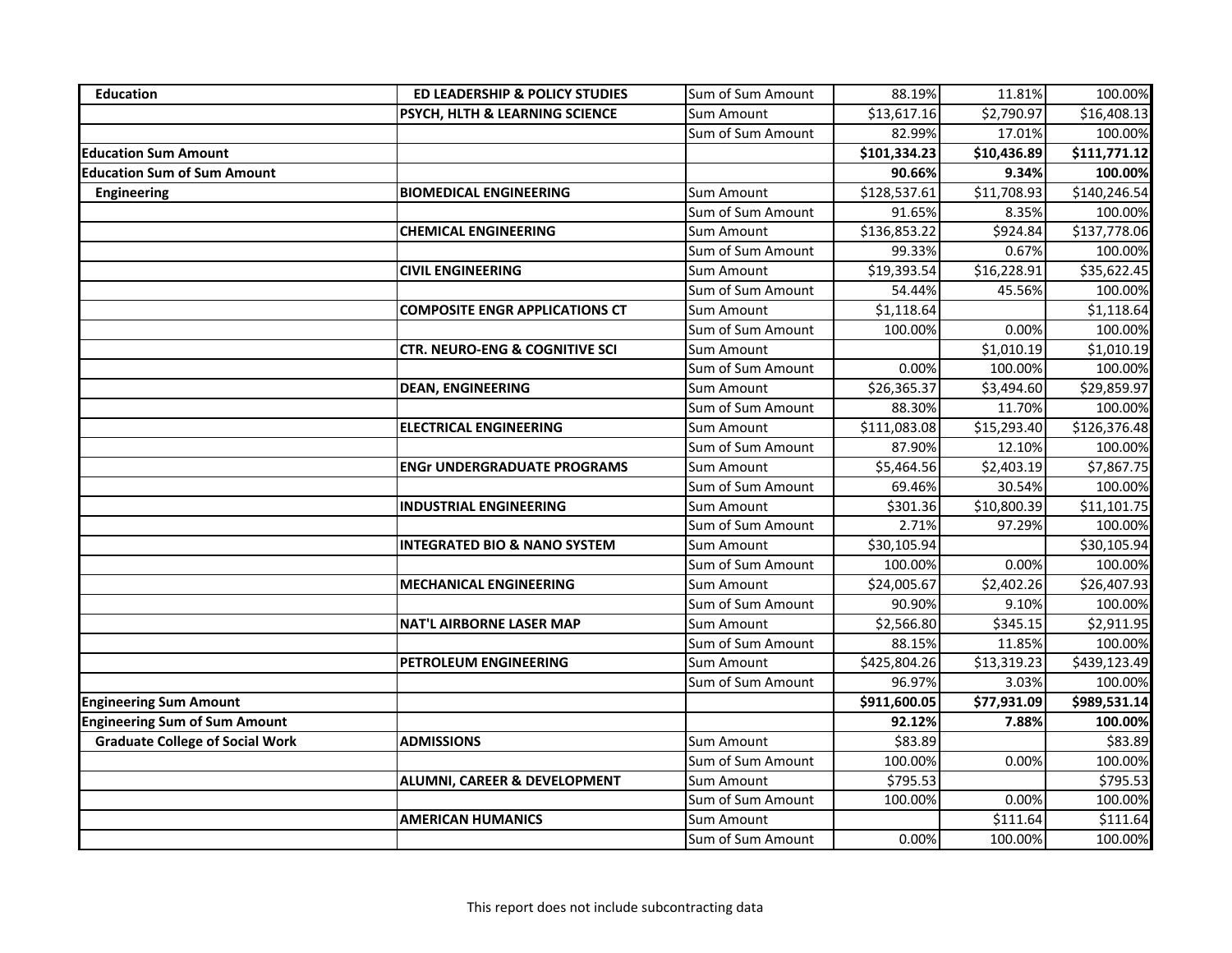| <b>Graduate College of Social Work</b>                   | <b>CHILD &amp; FAMILY CENTER</b>          | <b>Sum Amount</b> | \$149.08     | \$246.52    | \$395.60     |
|----------------------------------------------------------|-------------------------------------------|-------------------|--------------|-------------|--------------|
|                                                          |                                           | Sum of Sum Amount | 37.68%       | 62.32%      | 100.00%      |
|                                                          | <b>CTR DRUG &amp; SOCIAL POLICY RESRC</b> | Sum Amount        | \$39,351.99  | \$336.54    | \$39,688.53  |
|                                                          |                                           | Sum of Sum Amount | 99.15%       | 0.85%       | 100.00%      |
|                                                          | <b>DEAN, SOCIAL WORK</b>                  | Sum Amount        | \$49,821.52  | \$486.89    | \$50,308.41  |
|                                                          |                                           | Sum of Sum Amount | 99.03%       | 0.97%       | 100.00%      |
|                                                          | <b>FIELD OFFICE</b>                       | Sum Amount        |              | \$120.23    | \$120.23     |
|                                                          |                                           | Sum of Sum Amount | 0.00%        | 100.00%     | 100.00%      |
|                                                          | <b>GCSW-INFORMATION TECHNOLOGY</b>        | Sum Amount        | \$713.91     | \$77.70     | \$791.61     |
|                                                          |                                           | Sum of Sum Amount | 90.18%       | 9.82%       | 100.00%      |
|                                                          | LATINA MATERNAL & FAMILY HLTH             | Sum Amount        | \$46,837.51  |             | \$46,837.51  |
|                                                          |                                           | Sum of Sum Amount | 100.00%      | 0.00%       | 100.00%      |
| <b>Graduate College of Social Work Sum Amount</b>        |                                           |                   | \$137,753.43 | \$1,379.52  | \$139,132.95 |
| <b>Graduate College of Social Work Sum of Sum Amount</b> |                                           |                   | 99.01%       | 0.99%       | 100.00%      |
| <b>Honors College</b>                                    | <b>DEAN, HONORS COLLEGE</b>               | <b>Sum Amount</b> | \$10,715.13  | \$2,643.00  | \$13,358.13  |
|                                                          |                                           | Sum of Sum Amount | 80.21%       | 19.79%      | 100.00%      |
|                                                          | <b>FORENSICS PROGRAM</b>                  | Sum Amount        | \$1,692.22   |             | \$1,692.22   |
|                                                          |                                           | Sum of Sum Amount | 100.00%      | 0.00%       | 100.00%      |
|                                                          | OFFICE OF UNDERGRAD RESEARCH              | <b>Sum Amount</b> |              | \$5,108.00  | \$5,108.00   |
|                                                          |                                           | Sum of Sum Amount | 0.00%        | 100.00%     | 100.00%      |
| <b>Honors College Sum Amount</b>                         |                                           |                   | \$12,407.35  | \$7,751.00  | \$20,158.35  |
| <b>Honors College Sum of Sum Amount</b>                  |                                           |                   | 61.55%       | 38.45%      | 100.00%      |
| <b>Hotel and Restaurant Management</b>                   | DEAN, HOTEL & RESTAURANT MANAG            | Sum Amount        | \$8,681.25   | \$5,214.49  | \$13,895.74  |
|                                                          |                                           | Sum of Sum Amount | 62.47%       | 37.53%      | 100.00%      |
|                                                          | HOTEL AND RESTAURANT MANAGEMEN            | Sum Amount        | \$78,457.45  | \$17,098.60 | \$95,556.05  |
|                                                          |                                           | Sum of Sum Amount | 82.11%       | 17.89%      | 100.00%      |
| <b>Hotel and Restaurant Management Sum Amount</b>        |                                           |                   | \$87,138.70  | \$22,313.09 | \$109,451.79 |
| Hotel and Restaurant Management Sum of Sum Amount        |                                           |                   | 79.61%       | 20.39%      | 100.00%      |
| <b>Law Center</b>                                        | <b>ALUMNI RELATIONS, LAW</b>              | Sum Amount        | \$271.67     | \$4,979.19  | \$5,250.86   |
|                                                          |                                           | Sum of Sum Amount | 5.17%        | 94.83%      | 100.00%      |
|                                                          | <b>ASSOCIATE DEAN, LAW</b>                | Sum Amount        | \$193.14     |             | \$193.14     |
|                                                          |                                           | Sum of Sum Amount | 100.00%      | 0.00%       | 100.00%      |
|                                                          | <b>BLAKELEY INSTITUTE</b>                 | Sum Amount        | \$539.95     | \$383.58    | \$923.53     |
|                                                          |                                           | Sum of Sum Amount | 58.47%       | 41.53%      | 100.00%      |
|                                                          | <b>BUSINESS SERVICES, LAW</b>             | Sum Amount        | \$8,052.22   | \$2,475.34  | \$10,527.56  |
|                                                          |                                           | Sum of Sum Amount | 76.49%       | 23.51%      | 100.00%      |
|                                                          | <b>CAREER SERVICES, LAW</b>               | Sum Amount        | \$7,306.83   | \$91.51     | \$7,398.34   |
|                                                          |                                           | Sum of Sum Amount | 98.76%       | 1.24%       | 100.00%      |
|                                                          | <b>CENTER PROGRAMS, LAW</b>               | Sum Amount        | \$139.95     |             | \$139.95     |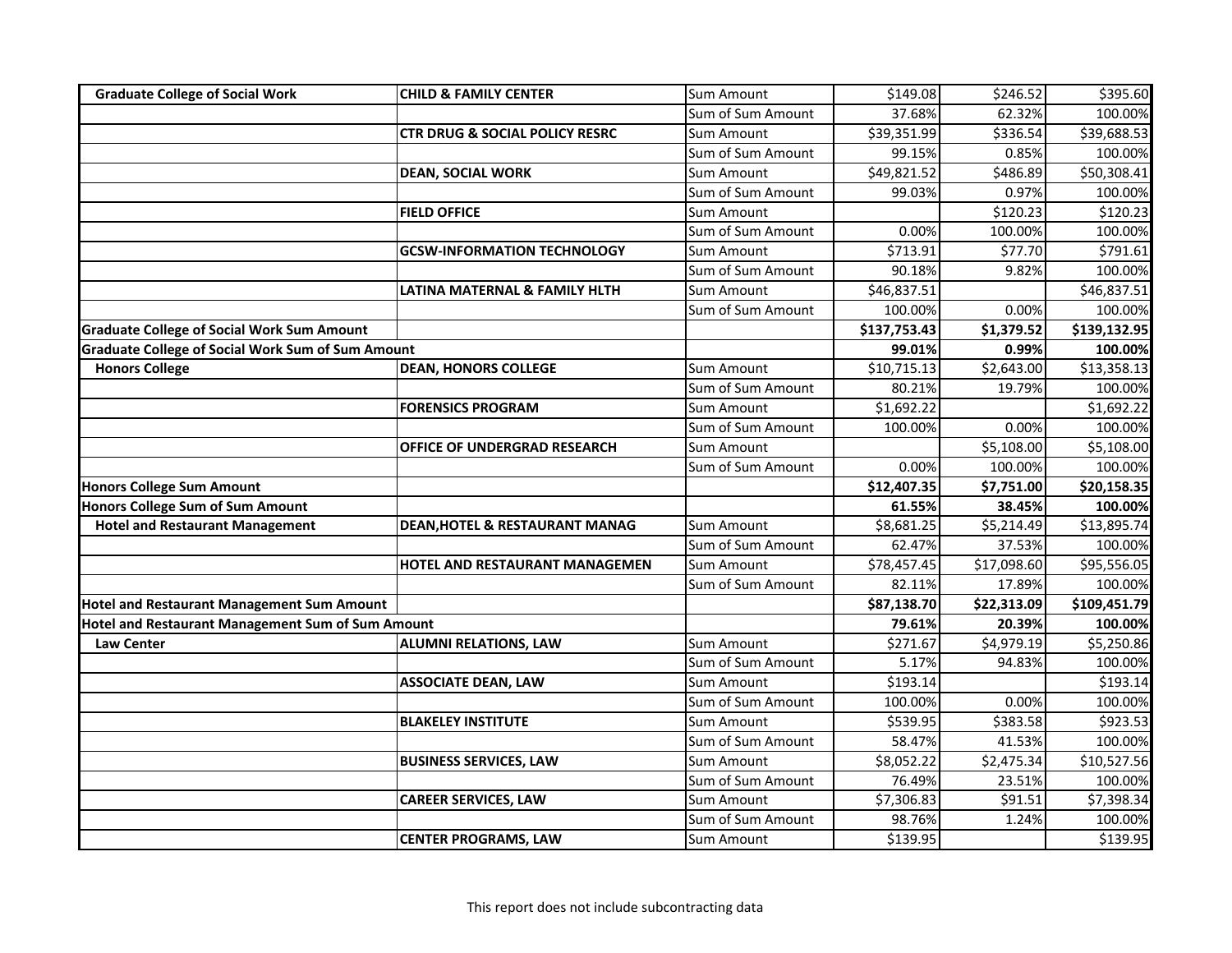| <b>Law Center</b>                       | <b>CENTER PROGRAMS, LAW</b>              | Sum of Sum Amount | 100.00%     | 0.00%       | 100.00%      |
|-----------------------------------------|------------------------------------------|-------------------|-------------|-------------|--------------|
|                                         | <b>DEAN, LAW</b>                         | Sum Amount        | \$6,076.00  | \$4.27      | \$6,080.27   |
|                                         |                                          | Sum of Sum Amount | 99.93%      | 0.07%       | 100.00%      |
|                                         | <b>FACILITIES, LAW</b>                   | Sum Amount        |             | \$2,100.00  | \$2,100.00   |
|                                         |                                          | Sum of Sum Amount | 0.00%       | 100.00%     | 100.00%      |
|                                         | <b>FACULTY SUPPORT LAW</b>               | Sum Amount        | \$8,133.55  | \$4,851.75  | \$12,985.30  |
|                                         |                                          | Sum of Sum Amount | 62.64%      | 37.36%      | 100.00%      |
|                                         | <b>HEALTH LAW &amp; POLICY INSTITUTE</b> | Sum Amount        |             | \$1,342.53  | \$1,342.53   |
|                                         |                                          | Sum of Sum Amount | 0.00%       | 100.00%     | 100.00%      |
|                                         | <b>IHELG</b>                             | Sum Amount        | \$35.73     |             | \$35.73      |
|                                         |                                          | Sum of Sum Amount | 100.00%     | 0.00%       | 100.00%      |
|                                         | <b>INNOCENCE PROGRAM</b>                 | Sum Amount        | \$17.67     | \$278.70    | \$296.37     |
|                                         |                                          | Sum of Sum Amount | 5.96%       | 94.04%      | 100.00%      |
|                                         | <b>LAW INFORMATION TECHNOLOGY</b>        | Sum Amount        | \$743.10    | \$5,751.25  | \$6,494.35   |
|                                         |                                          | Sum of Sum Amount | 11.44%      | 88.56%      | 100.00%      |
|                                         | <b>LAW LIBRARY</b>                       | Sum Amount        | \$35,338.35 | \$1,407.76  | \$36,746.11  |
|                                         |                                          | Sum of Sum Amount | 96.17%      | 3.83%       | 100.00%      |
|                                         | LEGAL AID CLINIC, LAW                    | Sum Amount        | \$1,402.30  | \$94.95     | \$1,497.25   |
|                                         |                                          | Sum of Sum Amount | 93.66%      | 6.34%       | 100.00%      |
|                                         | PUBLIC RELS & MARKETING, LAW             | Sum Amount        | \$954.11    | \$2,965.30  | \$3,919.41   |
|                                         |                                          | Sum of Sum Amount | 24.34%      | 75.66%      | 100.00%      |
|                                         | <b>STUDENT ORGANIZATION, LAW</b>         | Sum Amount        | \$401.39    |             | \$401.39     |
|                                         |                                          | Sum of Sum Amount | 100.00%     | 0.00%       | 100.00%      |
|                                         | <b>STUDENT SERVICES, LAW</b>             | Sum Amount        | \$11,587.74 | \$243.82    | \$11,831.56  |
|                                         |                                          | Sum of Sum Amount | 97.94%      | 2.06%       | 100.00%      |
| <b>Law Center Sum Amount</b>            |                                          |                   | \$81,193.70 | \$26,969.95 | \$108,163.65 |
| <b>Law Center Sum of Sum Amount</b>     |                                          |                   | 75.07%      | 24.93%      | 100.00%      |
| <b>Liberal Arts and Social Sciences</b> | <b>AEROSPACE STUDIES</b>                 | Sum Amount        | \$80.44     | \$720.53    | \$800.97     |
|                                         |                                          | Sum of Sum Amount | 10.04%      | 89.96%      | 100.00%      |
|                                         | <b>AFRICAN-AMERICAN STUDIES</b>          | Sum Amount        | \$189.49    | \$2,724.13  | \$2,913.62   |
|                                         |                                          | Sum of Sum Amount | 6.50%       | 93.50%      | 100.00%      |
|                                         | <b>ARTE PUBLICO</b>                      | Sum Amount        | \$33,395.34 | \$105.34    | \$33,500.68  |
|                                         |                                          | Sum of Sum Amount | 99.69%      | 0.31%       | 100.00%      |
|                                         | <b>CENTER FOR PUBLIC HISTORY</b>         | Sum Amount        | \$4,189.91  | \$1,247.82  | \$5,437.73   |
|                                         |                                          | Sum of Sum Amount | 77.05%      | 22.95%      | 100.00%      |
|                                         | <b>COMMUNICATION</b>                     | Sum Amount        | \$19,220.55 | \$1,478.37  | \$20,698.92  |
|                                         |                                          | Sum of Sum Amount | 92.86%      | 7.14%       | 100.00%      |
|                                         | <b>COMMUNICATIONS DISORDERS</b>          | Sum Amount        | \$3,115.90  | \$989.18    | \$4,105.08   |
|                                         |                                          | Sum of Sum Amount | 75.90%      | 24.10%      | 100.00%      |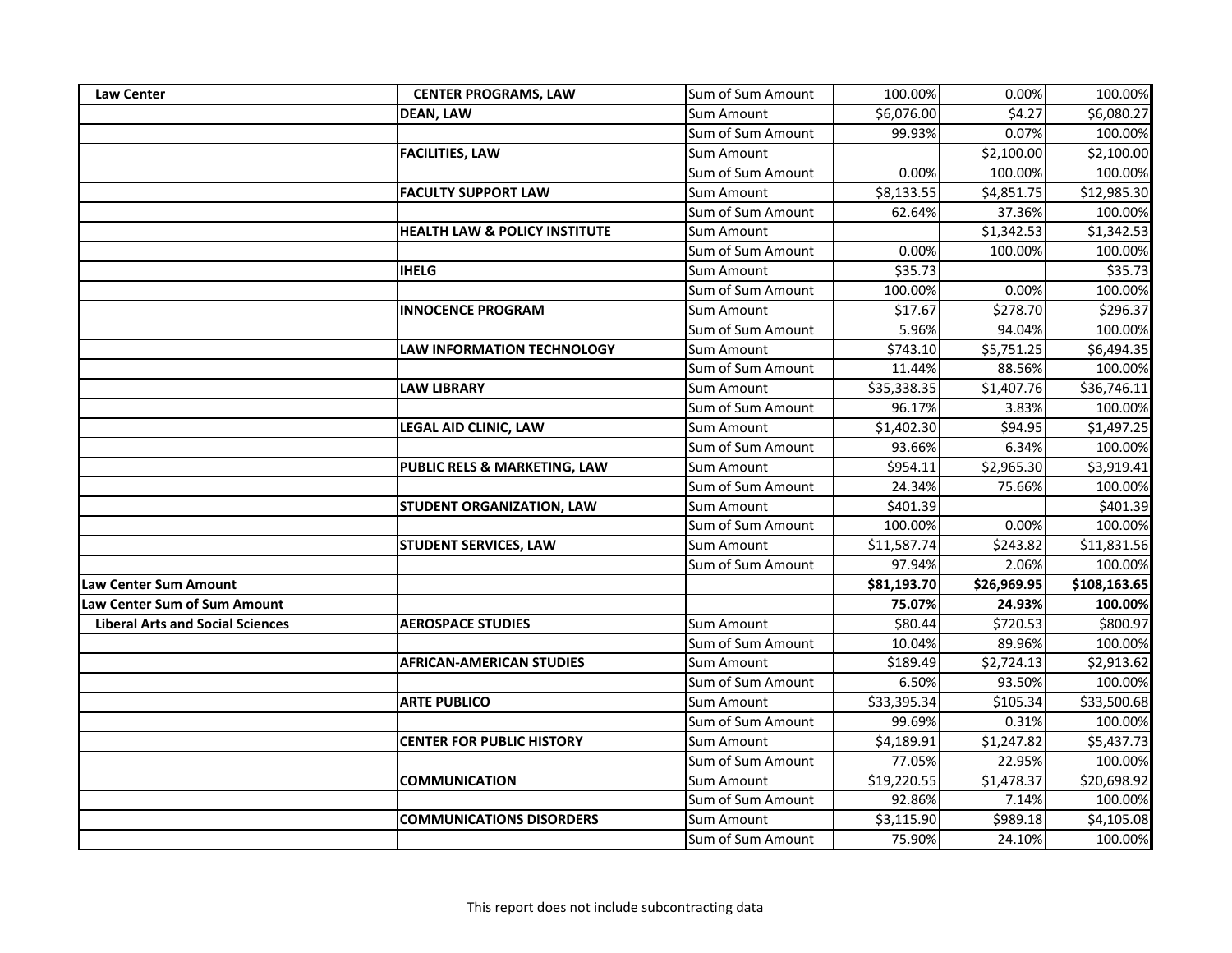| <b>Liberal Arts and Social Sciences</b>            | <b>COMPARATIVE CULTURAL STUDIES</b>     | <b>Sum Amount</b> |              | $-$1,439.49$ | $-$1,439.49$ |
|----------------------------------------------------|-----------------------------------------|-------------------|--------------|--------------|--------------|
|                                                    |                                         | Sum of Sum Amount | 0.00%        | 100.00%      | 100.00%      |
|                                                    | <b>DEAN, LIBERAL ARTS &amp; SOC SCI</b> | Sum Amount        | \$1,190.59   | \$24,940.76  | \$26,131.35  |
|                                                    |                                         | Sum of Sum Amount | 4.56%        | 95.44%       | 100.00%      |
|                                                    | <b>ECONOMICS</b>                        | Sum Amount        | \$366.13     | \$5,538.82   | \$5,904.95   |
|                                                    |                                         | Sum of Sum Amount | 6.20%        | 93.80%       | 100.00%      |
|                                                    | <b>ENGLISH</b>                          | <b>Sum Amount</b> | \$12,077.53  | \$2,449.96   | \$14,527.49  |
|                                                    |                                         | Sum of Sum Amount | 83.14%       | 16.86%       | 100.00%      |
|                                                    | HEALTH AND HUMAN PERFORMANCE            | Sum Amount        | \$27,167.12  | \$59.02      | \$27,226.14  |
|                                                    |                                         | Sum of Sum Amount | 99.78%       | 0.22%        | 100.00%      |
|                                                    | <b>HISPANIC STUDIES</b>                 | Sum Amount        | \$1,392.85   | \$503.85     | \$1,896.70   |
|                                                    |                                         | Sum of Sum Amount | 73.44%       | 26.56%       | 100.00%      |
|                                                    | <b>HISTORY</b>                          | Sum Amount        | \$499.40     | \$1,626.43   | \$2,125.83   |
|                                                    |                                         | Sum of Sum Amount | 23.49%       | 76.51%       | 100.00%      |
|                                                    | <b>MEXICAN-AMERICAN STUDIES</b>         | Sum Amount        | \$23,831.07  | \$1,898.99   | \$25,730.06  |
|                                                    |                                         | Sum of Sum Amount | 92.62%       | 7.38%        | 100.00%      |
|                                                    | <b>MODERN AND CLASSICAL LANGUAGES</b>   | Sum Amount        | \$3,408.03   | \$3,090.54   | \$6,498.57   |
|                                                    |                                         | Sum of Sum Amount | 52.44%       | 47.56%       | 100.00%      |
|                                                    | <b>PHILOSOPHY</b>                       | Sum Amount        | \$376.40     | \$176.32     | \$552.72     |
|                                                    |                                         | Sum of Sum Amount | 68.10%       | 31.90%       | 100.00%      |
|                                                    | <b>POLITICAL SCIENCE</b>                | Sum Amount        | \$3,375.23   | \$703.51     | \$4,078.74   |
|                                                    |                                         | Sum of Sum Amount | 82.75%       | 17.25%       | 100.00%      |
|                                                    | <b>PSYCHOLOGY</b>                       | Sum Amount        | \$21,705.08  | \$1,081.67   | \$22,786.75  |
|                                                    |                                         | Sum of Sum Amount | 95.25%       | 4.75%        | 100.00%      |
|                                                    | <b>PUBLIC ADMINISTRATION PROGRAM</b>    | Sum Amount        | \$1,235.40   |              | \$1,235.40   |
|                                                    |                                         | Sum of Sum Amount | 100.00%      | 0.00%        | 100.00%      |
|                                                    | <b>SOCIOLOGY</b>                        | Sum Amount        | \$803.36     | \$1,478.73   | \$2,282.09   |
|                                                    |                                         | Sum of Sum Amount | 35.20%       | 64.80%       | 100.00%      |
|                                                    | <b>WOMEN'S STUDIES PROGRAM</b>          | Sum Amount        | \$16,360.95  | \$219.72     | \$16,580.67  |
|                                                    |                                         | Sum of Sum Amount | 98.67%       | 1.33%        | 100.00%      |
| Liberal Arts and Social Sciences Sum Amount        |                                         |                   | \$173,980.77 | \$49,594.20  | \$223,574.97 |
| Liberal Arts and Social Sciences Sum of Sum Amount |                                         |                   | 77.82%       | 22.18%       | 100.00%      |
| Library                                            | <b>UNIVERSITY LIBRARIES</b>             | Sum Amount        | \$787,775.37 | \$5,410.46   | \$793,185.83 |
|                                                    |                                         | Sum of Sum Amount | 99.32%       | 0.68%        | 100.00%      |
| <b>Library Sum Amount</b>                          |                                         |                   | \$787,775.37 | \$5,410.46   | \$793,185.83 |
| <b>Library Sum of Sum Amount</b>                   |                                         |                   | 99.32%       | 0.68%        | 100.00%      |
| <b>Natural Science and Mathematics</b>             | <b>BIOLOGY &amp; BIOCHEMISTRY</b>       | Sum Amount        | \$68,710.63  | \$6,833.59   | \$75,544.22  |
|                                                    |                                         | Sum of Sum Amount | 90.95%       | 9.05%        | 100.00%      |
|                                                    | <b>CHEMISTRY</b>                        | Sum Amount        | \$157,069.95 | \$25,604.40  | \$182,674.35 |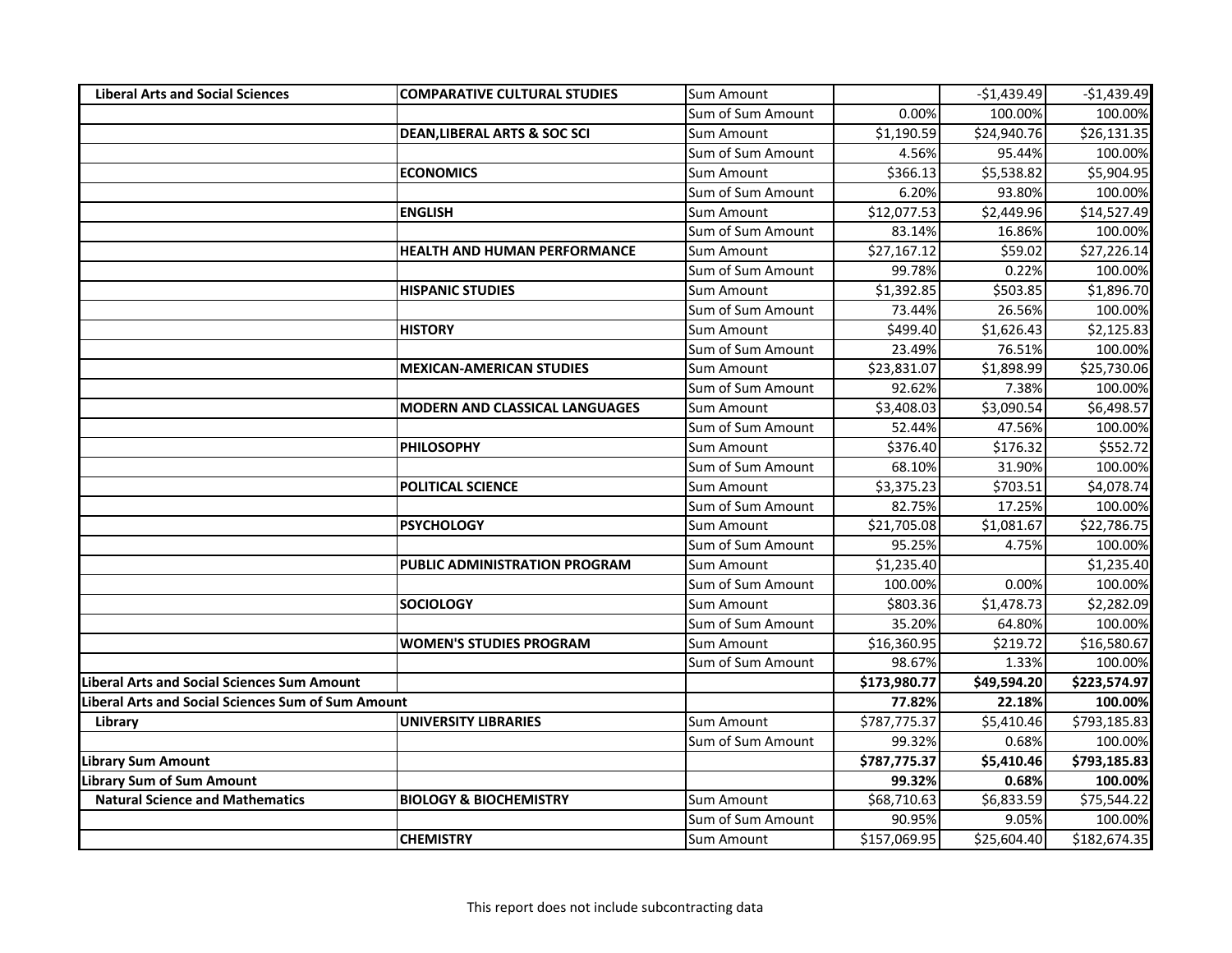| <b>Natural Science and Mathematics</b>                   | <b>CHEMISTRY</b>                         | Sum of Sum Amount | 85.98%       | 14.02%      | 100.00%      |
|----------------------------------------------------------|------------------------------------------|-------------------|--------------|-------------|--------------|
|                                                          | <b>COMPUTER SCIENCE</b>                  | Sum Amount        | \$22,230.16  | \$20,249.06 | \$42,479.22  |
|                                                          |                                          | Sum of Sum Amount | 52.33%       | 47.67%      | 100.00%      |
|                                                          | <b>CTR FOR NUCLEAR REC&amp;CELL SIGN</b> | Sum Amount        | \$49,756.02  | \$6,041.48  | \$55,797.50  |
|                                                          |                                          | Sum of Sum Amount | 89.17%       | 10.83%      | 100.00%      |
|                                                          | <b>DEAN, NATURAL SCIENCE &amp; MATHE</b> | Sum Amount        | \$199,194.38 | \$1,894.28  | \$201,088.66 |
|                                                          |                                          | Sum of Sum Amount | 99.06%       | 0.94%       | 100.00%      |
|                                                          | <b>EARTH &amp; ATMOSPHERIC SCIENCES</b>  | Sum Amount        | \$31,818.31  | \$12,144.19 | \$43,962.50  |
|                                                          |                                          | Sum of Sum Amount | 72.38%       | 27.62%      | 100.00%      |
|                                                          | <b>HOUSTON COASTAL CENTER</b>            | Sum Amount        | \$34.99      |             | \$34.99      |
|                                                          |                                          | Sum of Sum Amount | 100.00%      | 0.00%       | 100.00%      |
|                                                          | <b>INSTITUTE FOR CLIMATE/ATMO SCI</b>    | Sum Amount        | \$5,195.70   |             | \$5,195.70   |
|                                                          |                                          | Sum of Sum Amount | 100.00%      | 0.00%       | 100.00%      |
|                                                          | <b>MATHEMATICS</b>                       | Sum Amount        | \$21,540.09  | \$5,627.28  | \$27,167.37  |
|                                                          |                                          | Sum of Sum Amount | 79.29%       | 20.71%      | 100.00%      |
|                                                          | <b>PHYSICS</b>                           | Sum Amount        | \$30,033.72  | \$2,290.97  | \$32,324.69  |
|                                                          |                                          | Sum of Sum Amount | 92.91%       | 7.09%       | 100.00%      |
| <b>Natural Science and Mathematics Sum Amount</b>        |                                          |                   | \$585,583.95 | \$80,685.25 | \$666,269.20 |
| <b>Natural Science and Mathematics Sum of Sum Amount</b> |                                          |                   | 87.89%       | 12.11%      | 100.00%      |
| <b>Optometry</b>                                         | <b>DEAN, OPTOMETRY</b>                   | Sum Amount        | \$56,643.26  | \$5,223.79  | \$61,867.05  |
|                                                          |                                          | Sum of Sum Amount | 91.56%       | 8.44%       | 100.00%      |
|                                                          | <b>OPT VISION SCIENCES</b>               | Sum Amount        | \$35,739.62  | \$23.67     | \$35,763.29  |
|                                                          |                                          | Sum of Sum Amount | 99.93%       | 0.07%       | 100.00%      |
|                                                          | <b>OPTOMETRY CLINIC</b>                  | Sum Amount        | \$422,531.91 | \$4,509.56  | \$427,041.47 |
|                                                          |                                          | Sum of Sum Amount | 98.94%       | 1.06%       | 100.00%      |
| <b>Optometry Sum Amount</b>                              |                                          |                   | \$514,914.79 | \$9,757.02  | \$524,671.81 |
| <b>Optometry Sum of Sum Amount</b>                       |                                          |                   | 98.14%       | 1.86%       | 100.00%      |
| Pharmacy                                                 | <b>DEAN, PHARMACY</b>                    | Sum Amount        | \$12,441.37  | \$4,920.13  | \$17,361.50  |
|                                                          |                                          | Sum of Sum Amount | 71.66%       | 28.34%      | 100.00%      |
|                                                          | <b>EXPERIENTIAL PROGRAMS</b>             | Sum Amount        | \$4,800.00   |             | \$4,800.00   |
|                                                          |                                          | Sum of Sum Amount | 100.00%      | 0.00%       | 100.00%      |
|                                                          | PHAR HEALTH OUTCOMES & POLICY            | Sum Amount        | \$19,542.76  | \$1,937.50  | \$21,480.26  |
|                                                          |                                          | Sum of Sum Amount | 90.98%       | 9.02%       | 100.00%      |
|                                                          | PHARM PRAC & TRANS RESEARCH              | Sum Amount        | \$23,286.81  | \$2,069.26  | \$25,356.07  |
|                                                          |                                          | Sum of Sum Amount | 91.84%       | 8.16%       | 100.00%      |
|                                                          | PHARMACOLOGICAL & PHARMACEUTIC           | Sum Amount        | \$124,469.49 | \$7,019.17  | \$131,488.66 |
|                                                          |                                          | Sum of Sum Amount | 94.66%       | 5.34%       | 100.00%      |
|                                                          | <b>STUDENT SERVICES PHARMACY</b>         | Sum Amount        | \$345.45     | \$4,235.01  | \$4,580.46   |
|                                                          |                                          | Sum of Sum Amount | 7.54%        | 92.46%      | 100.00%      |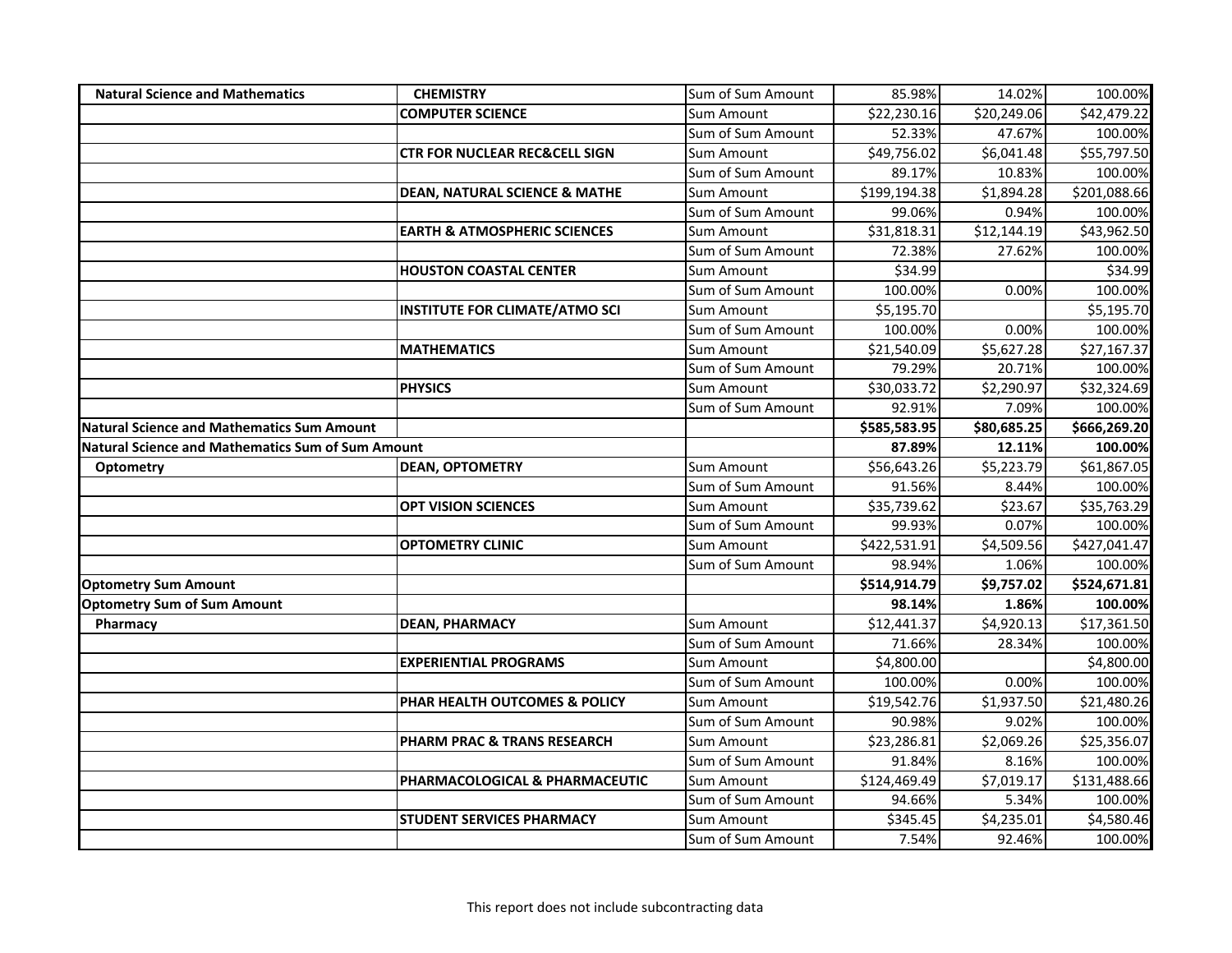| <b>Pharmacy Sum Amount</b>        |                                           |                   | \$184,885.88 | \$20,181.07 | \$205,066.95 |
|-----------------------------------|-------------------------------------------|-------------------|--------------|-------------|--------------|
| <b>Pharmacy Sum of Sum Amount</b> |                                           |                   | 90.16%       | 9.84%       | 100.00%      |
| Research                          | AMI: ADV MANUFACTURING INSTITU            | <b>Sum Amount</b> | \$25,053.01  |             | \$25,053.01  |
|                                   |                                           | Sum of Sum Amount | 100.00%      | 0.00%       | 100.00%      |
|                                   | <b>ANIMAL CARE OPERATIONS</b>             | Sum Amount        | \$23,304.78  | \$338.40    | \$23,643.18  |
|                                   |                                           | Sum of Sum Amount | 98.57%       | 1.43%       | 100.00%      |
|                                   | <b>BUSINESS OPERATIONS</b>                | Sum Amount        | \$30.95      | \$305.23    | \$336.18     |
|                                   |                                           | Sum of Sum Amount | 9.21%        | 90.79%      | 100.00%      |
|                                   | <b>CARBON MGMT IN ENERGY (CMERC)</b>      | Sum Amount        | \$1,243.28   | \$233.16    | \$1,476.44   |
|                                   |                                           | Sum of Sum Amount | 84.21%       | 15.79%      | 100.00%      |
|                                   | <b>CENTER FOR INNOVA/PARTNERSHIPS</b>     | Sum Amount        | \$612.24     | \$233.60    | \$845.84     |
|                                   |                                           | Sum of Sum Amount | 72.38%       | 27.62%      | 100.00%      |
|                                   | <b>DOR COMMUNICATIONS</b>                 | Sum Amount        | \$3,771.25   |             | \$3,771.25   |
|                                   |                                           | Sum of Sum Amount | 100.00%      | 0.00%       | 100.00%      |
|                                   | <b>ENVIRONMENT HEALTH &amp; LIFE SAFE</b> | Sum Amount        | \$9,793.36   | \$109.61    | \$9,902.97   |
|                                   |                                           | Sum of Sum Amount | 98.89%       | 1.11%       | 100.00%      |
|                                   | <b>GRANTS AND CONTRACTS</b>               | Sum Amount        | \$9,026.12   | \$1,911.31  | \$10,937.43  |
|                                   |                                           | Sum of Sum Amount | 82.53%       | 17.47%      | 100.00%      |
|                                   | <b>HEALTH RESEARCH INSTITUTE</b>          | Sum Amount        | \$11,515.65  | \$672.22    | \$12,187.87  |
|                                   |                                           | Sum of Sum Amount | 94.48%       | 5.52%       | 100.00%      |
|                                   | <b>HPE - DATA SCIENCE CENTER</b>          | Sum Amount        | \$1,229.58   | \$154.22    | \$1,383.80   |
|                                   |                                           | Sum of Sum Amount | 88.86%       | 11.14%      | 100.00%      |
|                                   | OFFICE OF INTELL PROPERTY MGMT            | Sum Amount        | \$161,464.02 |             | \$161,464.02 |
|                                   |                                           | Sum of Sum Amount | 100.00%      | 0.00%       | 100.00%      |
|                                   | <b>RESEARCH</b>                           | Sum Amount        | \$42,008.23  |             | \$42,008.23  |
|                                   |                                           | Sum of Sum Amount | 100.00%      | 0.00%       | 100.00%      |
|                                   | <b>RESEARCH ADMINISTRATION</b>            | Sum Amount        | \$8,220.07   |             | \$8,220.07   |
|                                   |                                           | Sum of Sum Amount | 100.00%      | 0.00%       | 100.00%      |
|                                   | <b>RESEARCH INTEGRITY &amp; OVERSIGHT</b> | Sum Amount        | \$1,825.63   | \$48.99     | \$1,874.62   |
|                                   |                                           | Sum of Sum Amount | 97.39%       | 2.61%       | 100.00%      |
|                                   | <b>TIMES</b>                              | <b>Sum Amount</b> | \$26,845.29  | \$222.38    | \$27,067.67  |
|                                   |                                           | Sum of Sum Amount | 99.18%       | 0.82%       | 100.00%      |
|                                   | TX CTR SUPERCONDUCTIVITY AT UH            | Sum Amount        | \$18,237.74  | \$4,748.77  | \$22,986.51  |
|                                   |                                           | Sum of Sum Amount | 79.34%       | 20.66%      | 100.00%      |
|                                   | <b>VP FOR RESEARCH CENTRAL OFFICE</b>     | Sum Amount        | \$13,719.88  | \$196.22    | \$13,916.10  |
|                                   |                                           | Sum of Sum Amount | 98.59%       | 1.41%       | 100.00%      |
| Research Sum Amount               |                                           |                   | \$357,901.08 | \$9,174.11  | \$367,075.19 |
| <b>Research Sum of Sum Amount</b> |                                           |                   | 97.50%       | 2.50%       | 100.00%      |
| <b>Student Affairs</b>            | <b>ADMISSIONS</b>                         | Sum Amount        | \$36,781.02  | \$68,862.99 | \$105,644.01 |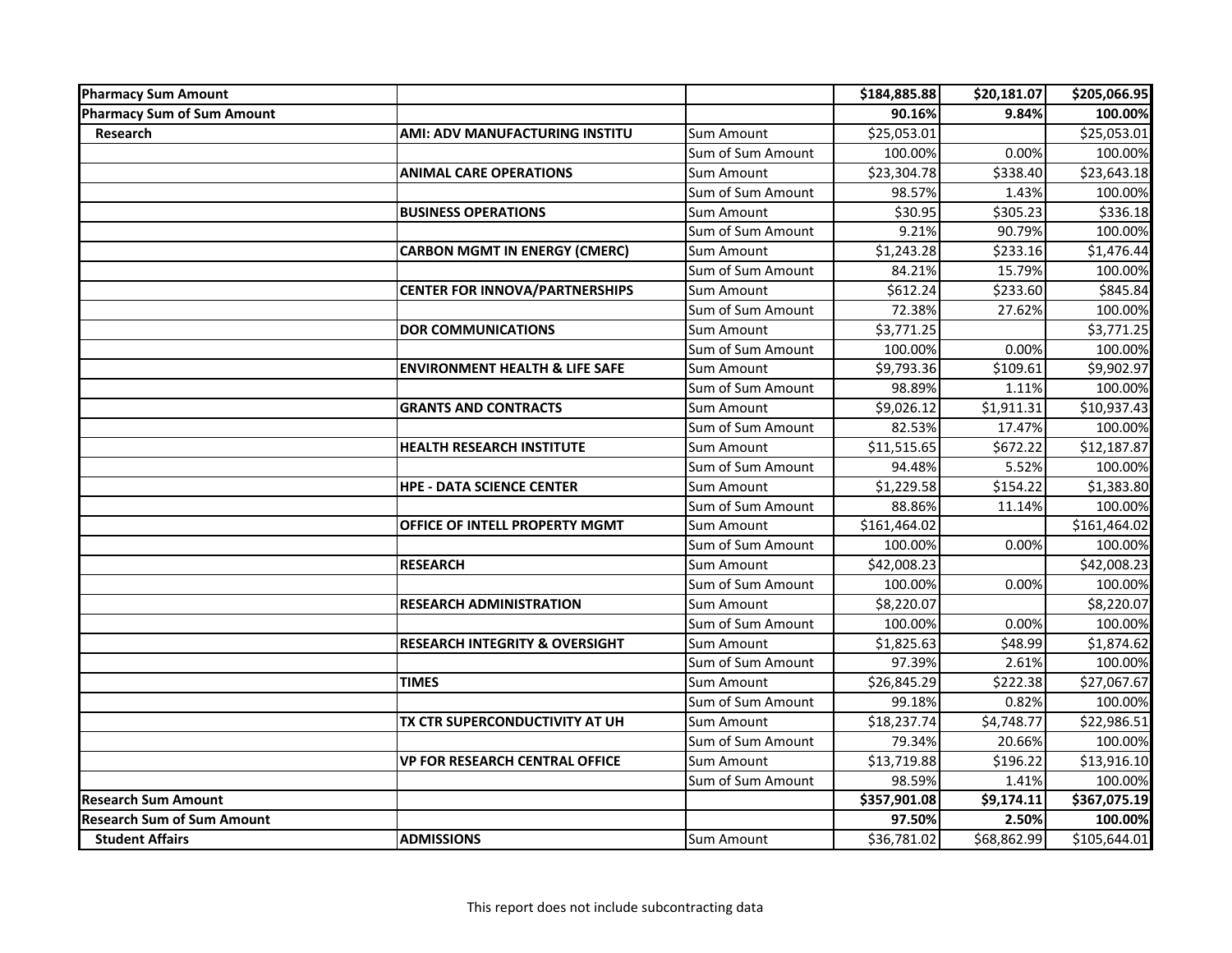| <b>Student Affairs</b> | <b>ADMISSIONS</b>                         | Sum of Sum Amount | 34.82%      | 65.18%      | 100.00%     |
|------------------------|-------------------------------------------|-------------------|-------------|-------------|-------------|
|                        | <b>CAMPUS RECREATION</b>                  | Sum Amount        | \$19,513.33 | \$1,392.20  | \$20,905.53 |
|                        |                                           | Sum of Sum Amount | 93.34%      | 6.66%       | 100.00%     |
|                        | <b>CAMPUS SOLUTIONS SVC</b>               | Sum Amount        | \$6,593.28  |             | \$6,593.28  |
|                        |                                           | Sum of Sum Amount | 100.00%     | 0.00%       | 100.00%     |
|                        | <b>CENTER FOR STUDENT INVOLVEMENT</b>     | Sum Amount        | \$684.49    | \$450.35    | \$1,134.84  |
|                        |                                           | Sum of Sum Amount | 60.32%      | 39.68%      | 100.00%     |
|                        | <b>CENTER FOR STUDENT MEDIA</b>           | Sum Amount        | \$25,511.83 | \$161.94    | \$25,673.77 |
|                        |                                           | Sum of Sum Amount | 99.37%      | 0.63%       | 100.00%     |
|                        | <b>CENTER FOR STUDENTS W/DISABILI</b>     | Sum Amount        | \$16,035.69 | \$22,630.90 | \$38,666.59 |
|                        |                                           | Sum of Sum Amount | 41.47%      | 58.53%      | 100.00%     |
|                        | <b>CHILDREN'S LEARNING CENTER</b>         | Sum Amount        | \$10,715.53 | \$2,270.61  | \$12,986.14 |
|                        |                                           | Sum of Sum Amount | 82.52%      | 17.48%      | 100.00%     |
|                        | <b>CNTR FOR DIVERSITY &amp; INCLUSION</b> | Sum Amount        | \$680.18    |             | \$680.18    |
|                        |                                           | Sum of Sum Amount | 100.00%     | 0.00%       | 100.00%     |
|                        | <b>COUGARS IN RECOVERY</b>                | Sum Amount        | \$91.42     | \$27.93     | \$119.35    |
|                        |                                           | Sum of Sum Amount | 76.60%      | 23.40%      | 100.00%     |
|                        | <b>COUNSELING AND PSYCH SVCS</b>          | Sum Amount        | \$1,982.34  | \$6,340.81  | \$8,323.15  |
|                        |                                           | Sum of Sum Amount | 23.82%      | 76.18%      | 100.00%     |
|                        | <b>CTR FRATERNITY &amp; SORORITY LIFE</b> | Sum Amount        | \$295.68    | \$453.71    | \$749.39    |
|                        |                                           | Sum of Sum Amount | 39.46%      | 60.54%      | 100.00%     |
|                        | <b>DEAN OF STUDENTS</b>                   | Sum Amount        | \$22,688.15 | \$2,263.22  | \$24,951.37 |
|                        |                                           | Sum of Sum Amount | 90.93%      | 9.07%       | 100.00%     |
|                        | <b>INTEGRATED ENROLLMENT SERVICES</b>     | Sum Amount        | \$21,094.15 | \$25,468.14 | \$46,562.29 |
|                        |                                           | Sum of Sum Amount | 45.30%      | 54.70%      | 100.00%     |
|                        | <b>INTL STUDENT &amp; SCHOLAR SERVIC</b>  | Sum Amount        | \$1,754.42  | \$425.65    | \$2,180.07  |
|                        |                                           | Sum of Sum Amount | 80.48%      | 19.52%      | 100.00%     |
|                        | <b>LGBTQ RESOURCE CENTER</b>              | Sum Amount        | \$242.30    | \$154.79    | \$397.09    |
|                        |                                           | Sum of Sum Amount | 61.02%      | 38.98%      | 100.00%     |
|                        | OFC OF THE UNIVERSIT REGISTRAR            | Sum Amount        | \$28,087.75 | \$632.10    | \$28,719.85 |
|                        |                                           | Sum of Sum Amount | 97.80%      | 2.20%       | 100.00%     |
|                        | <b>RELIGION CENTER</b>                    | Sum Amount        | \$248.75    | \$126.56    | \$375.31    |
|                        |                                           | Sum of Sum Amount | 66.28%      | 33.72%      | 100.00%     |
|                        | <b>SCHOLARSIPS &amp; FINANCIAL AID</b>    | Sum Amount        | \$1,193.27  | \$5,348.73  | \$6,542.00  |
|                        |                                           | Sum of Sum Amount | 18.24%      | 81.76%      | 100.00%     |
|                        | <b>STU COMMUNICATION &amp; MARKETING</b>  | Sum Amount        | \$476.97    | \$87.08     | \$564.05    |
|                        |                                           | Sum of Sum Amount | 84.56%      | 15.44%      | 100.00%     |
|                        | <b>STU HOUSING - RESIDE LIFE</b>          | Sum Amount        | \$34,629.84 | \$1,818.23  | \$36,448.07 |
|                        |                                           | Sum of Sum Amount | 95.01%      | 4.99%       | 100.00%     |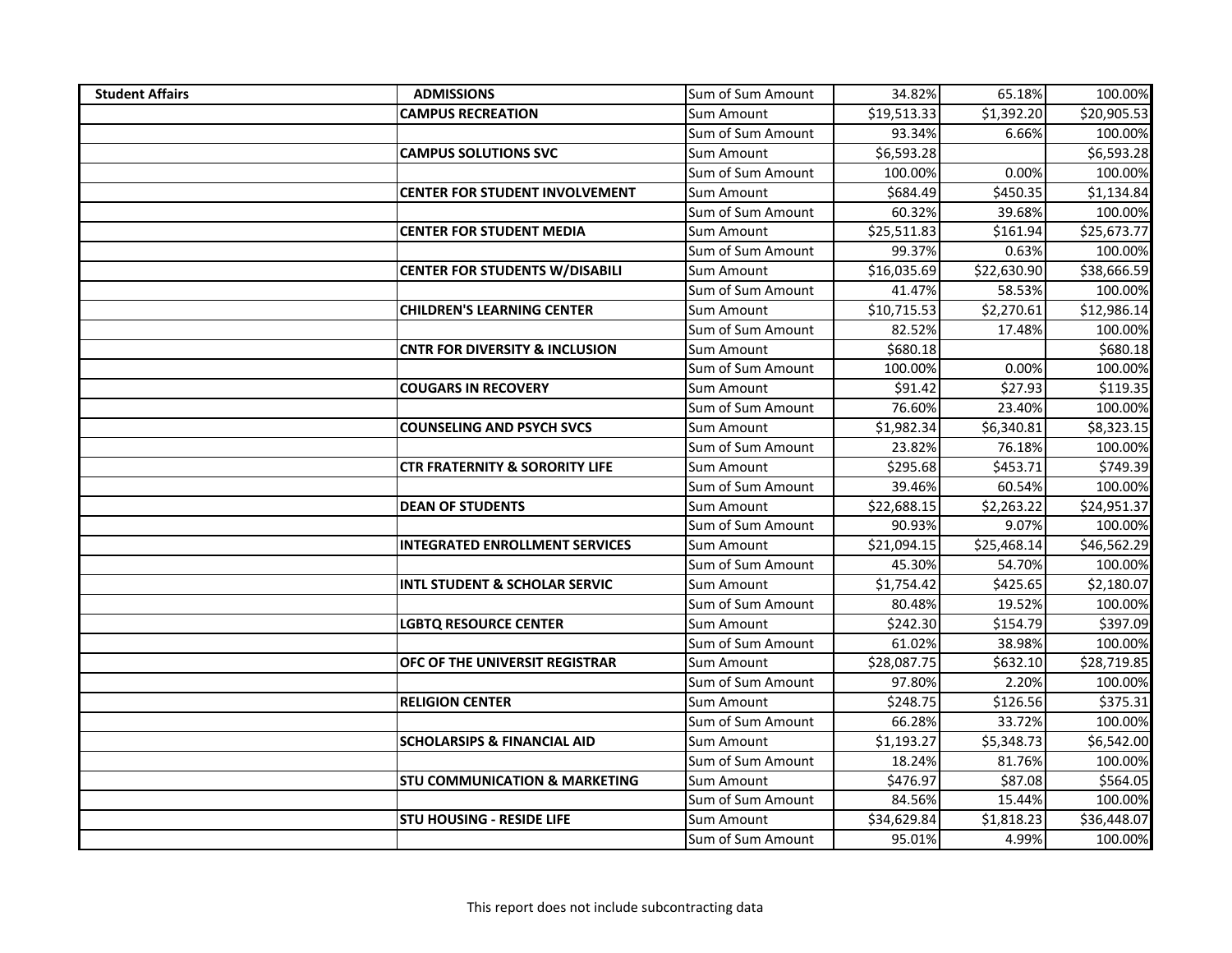| <b>Student Affairs</b>                   | <b>STUDENT AFFAIRS</b>                    | Sum Amount        | \$31,257.81  | \$4,114.73   | \$35,372.54  |
|------------------------------------------|-------------------------------------------|-------------------|--------------|--------------|--------------|
|                                          |                                           | Sum of Sum Amount | 88.37%       | 11.63%       | 100.00%      |
|                                          | <b>STUDENT AFFAIRS BUSINESS SRVC</b>      | Sum Amount        | \$680.36     | \$2,543.10   | \$3,223.46   |
|                                          |                                           | Sum of Sum Amount | 21.11%       | 78.89%       | 100.00%      |
|                                          | <b>STUDENT AFFAIRS IT SERVICES</b>        | Sum Amount        | \$815.58     |              | \$815.58     |
|                                          |                                           | Sum of Sum Amount | 100.00%      | 0.00%        | 100.00%      |
|                                          | <b>STUDENT CENTER</b>                     | Sum Amount        | \$48,615.89  | \$3,666.93   | \$52,282.82  |
|                                          |                                           | Sum of Sum Amount | 92.99%       | 7.01%        | 100.00%      |
|                                          | <b>STUDENT HEALTH CENTER</b>              | Sum Amount        | \$113,405.41 | \$7,627.26   | \$121,032.67 |
|                                          |                                           | Sum of Sum Amount | 93.70%       | 6.30%        | 100.00%      |
|                                          | <b>UNIVERSITY CAREER SERVICES</b>         | Sum Amount        | \$1,796.76   | \$4,133.12   | \$5,929.88   |
|                                          |                                           | Sum of Sum Amount | 30.30%       | 69.70%       | 100.00%      |
|                                          | <b>URBAN EXPERIENCE</b>                   | Sum Amount        | \$302.16     | \$374.21     | \$676.37     |
|                                          |                                           | Sum of Sum Amount | 44.67%       | 55.33%       | 100.00%      |
|                                          | <b>VETERAN SERVICES</b>                   | Sum Amount        | \$300.54     |              | \$300.54     |
|                                          |                                           | Sum of Sum Amount | 100.00%      | 0.00%        | 100.00%      |
|                                          | <b>WELLNESS CENTER</b>                    | Sum Amount        | \$13,069.81  |              | \$13,069.81  |
|                                          |                                           | Sum of Sum Amount | 100.00%      | 0.00%        | 100.00%      |
|                                          | <b>WOMEN &amp; GENDER RESOURCE CENTER</b> | Sum Amount        | \$179.83     | \$193.27     | \$373.10     |
|                                          |                                           |                   |              |              |              |
|                                          |                                           | Sum of Sum Amount | 48.20%       | 51.80%       | 100.00%      |
| <b>Student Affairs Sum Amount</b>        |                                           |                   | \$439,724.54 | \$161,568.56 | \$601,293.10 |
| <b>Student Affairs Sum of Sum Amount</b> |                                           |                   | 73.13%       | 26.87%       | 100.00%      |
| <b>Technology</b>                        | <b>CONSTRUCTION MANAGEMENT</b>            | Sum Amount        | \$14,656.74  | \$2,158.17   | \$16,814.91  |
|                                          |                                           | Sum of Sum Amount | 87.17%       | 12.83%       | 100.00%      |
|                                          | CTR FOR INFO SCRTY, RES & EDU             | Sum Amount        | \$13,500.00  |              | \$13,500.00  |
|                                          |                                           | Sum of Sum Amount | 100.00%      | 0.00%        | 100.00%      |
|                                          | <b>DEAN, TECHNOLOGY</b>                   | Sum Amount        | \$34,886.33  | \$11,154.94  | \$46,041.27  |
|                                          |                                           | Sum of Sum Amount | 75.77%       | 24.23%       | 100.00%      |
|                                          | <b>ENGINEERING TECHNOLOGY</b>             | Sum Amount        | \$41,876.76  | \$1,511.96   | \$43,388.72  |
|                                          |                                           | Sum of Sum Amount | 96.52%       | 3.48%        | 100.00%      |
|                                          | HUMAN DEVELOP AND CONSUMER SCI            | Sum Amount        | \$8,790.92   | \$418.47     | \$9,209.39   |
|                                          |                                           | Sum of Sum Amount | 95.46%       | 4.54%        | 100.00%      |
|                                          | I LT                                      | Sum Amount        | \$6,567.36   | \$6,125.51   | \$12,692.87  |
|                                          |                                           | Sum of Sum Amount | 51.74%       | 48.26%       | 100.00%      |
| <b>Technology Sum Amount</b>             |                                           |                   | \$120,278.11 | \$21,369.05  | \$141,647.16 |
| <b>Technology Sum of Sum Amount</b>      |                                           |                   | 84.91%       | 15.09%       | 100.00%      |
| Univ Marketing, Comm & Media Rel         | <b>MARKETING</b>                          | Sum Amount        | \$38,295.19  |              | \$38,295.19  |
|                                          |                                           | Sum of Sum Amount | 100.00%      | 0.00%        | 100.00%      |